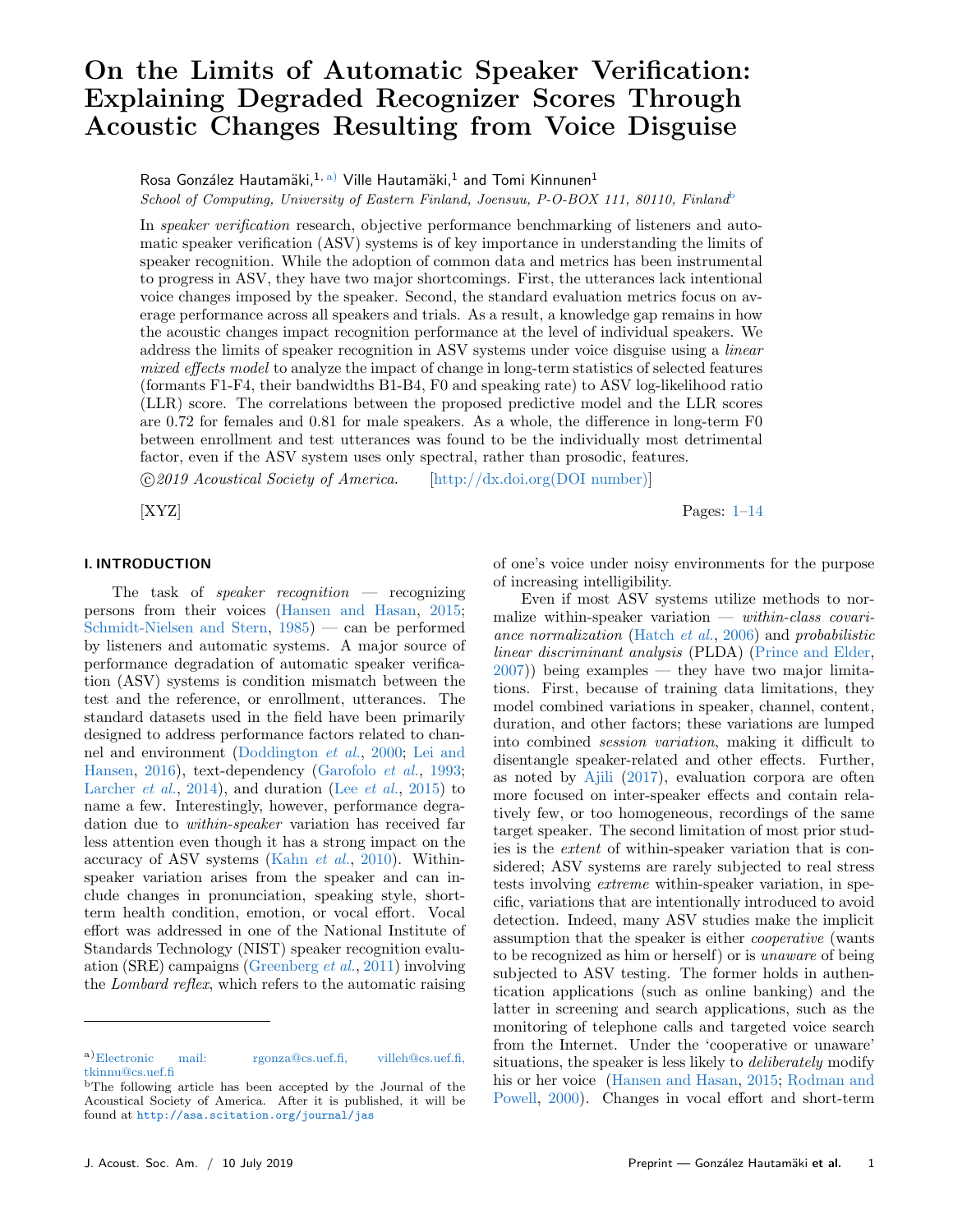health conditions are examples of *non-deliberate* variation.

Because of these shortcomings, there is currently no detailed picture of the detrimental effects of deliberate within-speaker voice modifications to ASV accuracy. Voice acting, disguise and mimicry (González Hau-tamäki et al., [2016;](#page-12-12) [Leemann and Kolly,](#page-12-13) [2015;](#page-12-13) [Zhang,](#page-13-1) [2012\)](#page-13-1) are examples of deliberate voice modifications that can substantially impact ASV accuracy. We focus on disguise, the act of purposeful attempt to conceal one's identity. As a motivating quantitative example, in our re-cent study (González Hautamäki et al., [2016\)](#page-12-12) the equal error rate (EER) of a standard i-vector PLDA system was increased from 5.1 % to 31.7 % on high-quality clean speech data when everything else was held constant but normal (collaborative) test utterances were replaced with disguised versions involving deliberate 'age' modification. Observing such dramatic ASV performance degradations even under highly idealized conditions suggests that ASV systems are potentially far more sensitive to purposefully enforced within-speaker variation than one may expect. Detrimental effects of other forms of within-speaker variation and disguise have been reported in a number of independent studies other that our work (reviewed in Section [II\)](#page-1-0), in addition to effects due to physical constrictions such as handkerchiefs [\(Zhang and Tan,](#page-13-2) [2008\)](#page-13-2) and face garments [\(Saeidi](#page-12-14) et al., [2016\)](#page-12-14). These studies have demonstrated ASV performance degradations under a variety of conditions but few have focused on explaining it in terms of acoustic within-speaker variation resulting from disguise; this is precisely our aim. We argue that understanding the cause of such performance degradation can be helpful to improve ASV technology and understand its limits.

The primary aim of ASV research is to improve pre $dictors$  — namely, classifiers that predict whether to accept an identity claim based on a test utterance (with a priori unknown speaker identity) and a reference (enrollment) utterance with a known speaker identity. We instead aim to explain the behavior of a given ASV system on evaluation data with known ground-truth speaker labels of all utterances. Our study expands the methodology toolbox of ASV evaluation towards an interpretative framework beyond the commonly used evaluation metrics (such as equal error rate) that provide no further insight beyond a numerical summary. As illustrated in Fig. [1,](#page-2-0) we present methodology to explain ASV system behavior in terms of within-speaker acoustic variation. In particular, we want to relate variation in long-term statistics of interpretable segmental (formants and their bandwidths) and prosodic (F0 and speaking rate) features to the variation in the ASV system's output score. The ASV, a data-driven system constructed through machine learning techniques, is effectively treated as a 'black box'. Thus, in principle, the methodology can be applied to analyze the behavior of any ASV system.

The methodology selected to explain ASV score variation in terms of acoustic variation uses the linear mixed effects model [\(Bates](#page-11-1) et al., [2015\)](#page-11-1). Linear mixed effects

models are a class of powerful statistical techniques to model grouped data with a dependency structure. These models have been around for quite a while via the development of the restricted maximum likelihood (REML) technique [\(Patterson and Thompson,](#page-12-15) [1971\)](#page-12-15) but have received thus far little attention within the speech technology field.

## <span id="page-1-0"></span>II. RELATED WORK

Our work resides in the broad landscape of withinspeaker style variation study with a focus on ASV performance degradation. Humans are highly flexible at adapting their speaking style to the needs of a given communication environment. Examples of spontaneous speech style variation due to conversational telephone speech and interview speech are addressed in the context of NIST SREs data and style variation across different TV [\(Ajili,](#page-11-0)  $2017$ ) and internet-video [\(Chung](#page-11-2) *et al.*,  $2018$ ) interviews crawled from YouTube. Additionally, the impact of vocal effort ranging from whisper [\(Vestman](#page-13-3) et al., [2018\)](#page-13-3) to shout [\(Hanilci](#page-12-16) et al., [2013\)](#page-12-16) and scream (similar to shout but lacking phonemic structure) [\(Hansen](#page-12-17) et al., [2017\)](#page-12-17) has been addressed in many studies. Other examples include acted speech by naive or professional [\(Pietrow](#page-12-18)icz [et al.](#page-12-18), [2017\)](#page-12-18) speakers, pet-directed speech (Park [et al.](#page-12-19), [2018\)](#page-12-19), and the impact of varied speech rate [\(Dellwo](#page-12-20) et al., [2015\)](#page-12-20). Finally, the voice disguise effect has been addressed in terms of faked foreign accents [\(Leemann and](#page-12-13) [Kolly,](#page-12-13) [2015\)](#page-12-13), raised or lowered pitch [\(Zhang,](#page-13-1) [2012\)](#page-13-1), and relative age category modification (González Hautamäki) [et al.](#page-12-21), [2017\)](#page-12-21). Disguises defined in this way are no different from acted speech: the goal is to sound different from one's own voice.

Even if the individual studies cannot easily be compared due to the adoption of different corpora, experimental protocols, methods, and performance metrics, the consensus is that within-speaker style variation has a profound impact on ASV performance. However, it is not easy to relate changes in acoustic features to changes in ASV performance. Most of the prior work focuses on either the detrimental effect of ASV system resulting from speech style change or changes in acoustic features. The novelty of this work relies in linking these two through linear mixed effects models.

## III. RESEARCH DATA AND STUDY AIMS

## A. AVOID corpus

Our research data consists of a corpus of modal and disguised speech that is called AVOID (Age-related Voice  $Disquise$ ) (González Hautamäki et al., [2018\)](#page-12-22). The corpus, now publicly available (González Hautamäki et al., [2018\)](#page-12-23), contains 60 speakers: 31 females and 29 males between 18 to 73 years. The read material consists of 13 sentences (11 Finnish and 2 English) recorded on two sessions for a total of 78 sentences per speaker (González Hautamäki et al., [2017,](#page-12-21) Appendix A). The speakers were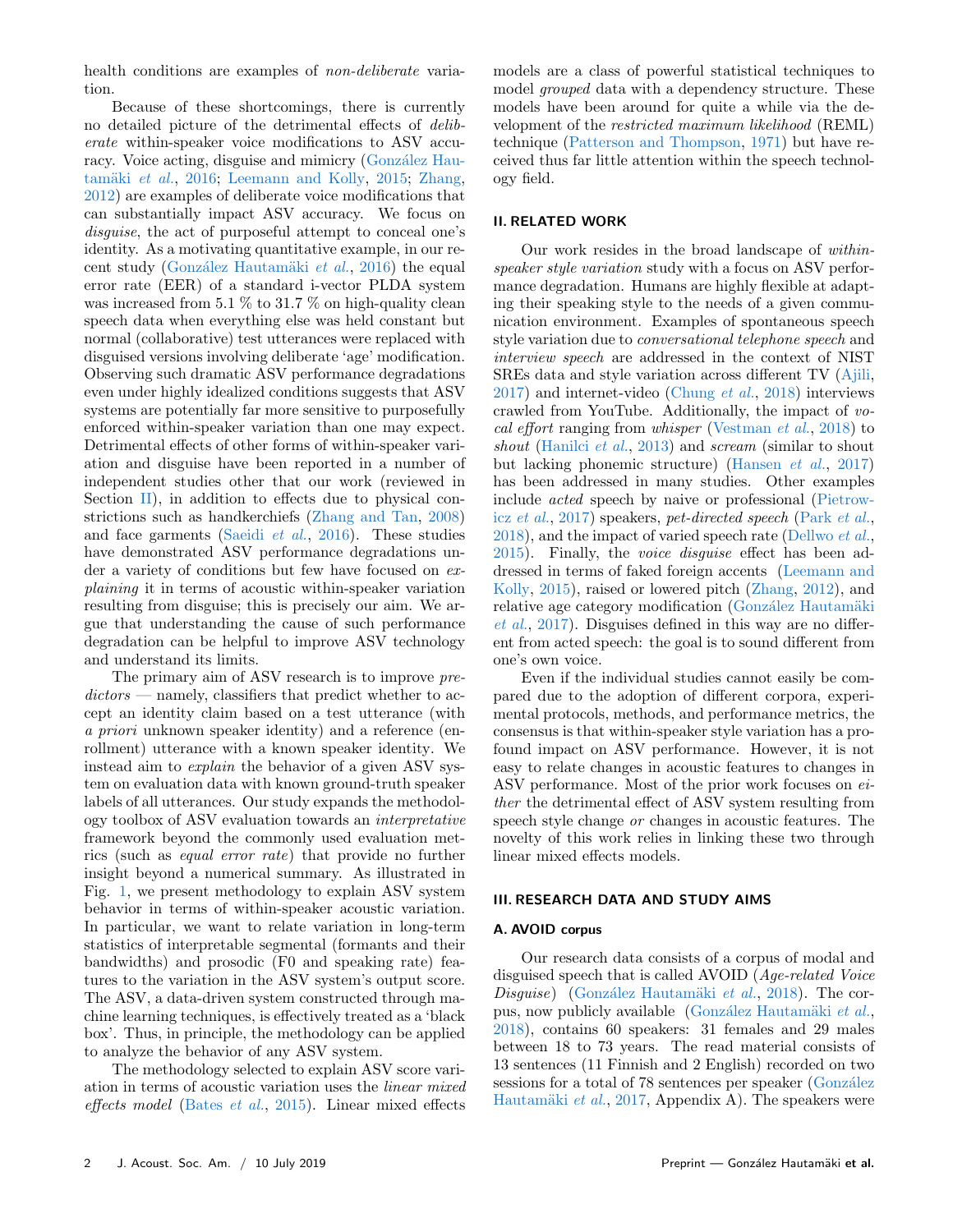

<span id="page-2-0"></span>FIG. 1. Procedure for the acoustical comparison of two utterances and assessment with log-likelihood ratios (LLR). The long term features are extracted from the trial utterances and then represented by summarized statistics. The features are compared and the absolute difference is estimated to represent the acoustic variation of the trial. This variation is then used to model the LLR score associated with the trial. Automatic speaker verification (ASV) systems in this study include the i-vector and x-vector, both with probabilistic linear discriminant analysis (PLDA) scoring back-end.

<span id="page-2-1"></span>TABLE I. Our mixed effect models uses a total of 15 predictor features, formed from the following combinations of features and their long-term statistical summary measures.

| Acoustic features, f        | Summary statistic, $\varphi(\cdot)$ |                |
|-----------------------------|-------------------------------------|----------------|
| Formant frequencies         | F1 to F4                            | mean           |
| and bandwidths [Hz]         | B1 to B4                            |                |
| Fundamental frequency [Hz]  | F0                                  | mean           |
|                             |                                     | std. deviation |
|                             |                                     | median         |
|                             |                                     | mode           |
|                             |                                     | min            |
|                             |                                     | max            |
| Speech rate $[syllabels/s]$ | sr                                  |                |

instructed to read the texts both in their modal voice and in two disguise styles, intended old and intended child. These style modifications are common to all speakers, but are flexible enough to allow speakers to interpret their age-related stereotypes. Therefore, AVOID is a dataset of acted speech produced by naive speakers. According to post-hoc perceptual evaluation (González Hautamäki [et al.](#page-12-22), [2018\)](#page-12-22) not all the produced age stereotypes are convincing to listeners but they are sufficient in increasing ASV error rates substantially, despite idealized clean data conditions.

#### B. Methodology - the high-level view

In our previous work (González Hautamäki et al., [2018](#page-12-22), [2017\)](#page-12-21), we used the AVOID corpus to analyze the

degradation of ASV (and listener) accuracy due to disguise. When a speaker is enrolled (trained) with a modal voice and tested with either of the two disguised voices, the ASV system score lowers substantially in contrast to modal-modal comparison and causes the ASV system to reject the speaker with a high probability (González Hau-tamäki, [2017\)](#page-12-24). The idea of the present study is to provide explanation for the target speaker LLR score in terms of acoustic variation between the enrollment and test utterances. To this end, a given ASV system, g, is treated as a black-box measurement device that outputs the LLR score (*response variable*,  $y$ ) between the two speech utterances  $U_1$  and  $U_2$ ,

$$
y = g(U_1, U_2 | \boldsymbol{\theta}_{\text{asv}}), \tag{1}
$$

represented by parameters  $\theta_{\rm asv}$  that encapsulate all the acoustic front-end and data-driven components of the ASV system. The higher the value of  $y$ , the more confident the ASV system is that the speaker identities of  $U_1$ and  $U_2$  agree. In addition, we extract *acoustic distance* (*predictor variable, x*) between  $U_1$  and  $U_2$ , as

$$
x = |\varphi(f(U_1)) - \varphi(f(U_2))|,\tag{2}
$$

where  $f(\cdot)$  denotes a short-term feature extractor to convert an utterance into a sequence of scalar features, while  $\varphi(\cdot)$  denotes a fixed summary statistics operator. For example, if f is an F0 extractor, and  $\varphi$  is the sample mean, x is the distance of the average F0 values in  $U_1$  and  $U_2$ . The lower the  $x$ , the more acoustically similar the two utterances are.

By including several features  $f(\cdot)$  with meaningful combinations of  $\varphi(\cdot)$ , we obtain a total of D acoustic distances  $x_1, \ldots, x_D$  for any pair of utterances. Our selected features are summarized in Table [I](#page-2-1) and details are presented in Section [VI.](#page-4-0)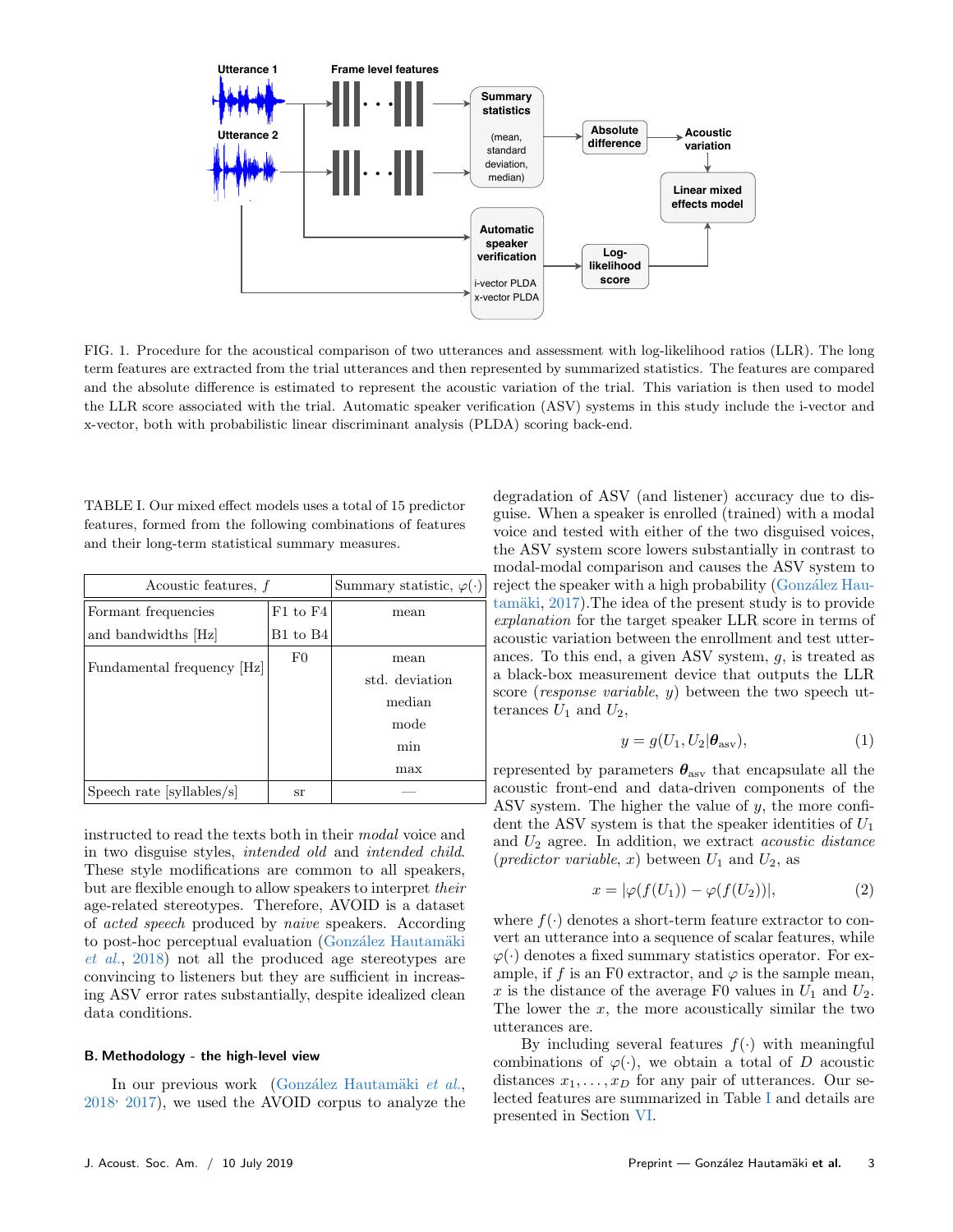Methodology-wise, our approach bears resemblance to quality-based score calibration such as in the work of [Mandasari](#page-12-25) et al. [\(2015\)](#page-12-25). Quality-based calibration adjusts the 'default' speaker similarity score produced by an ASV system towards specific operating conditions with the help of statistics such as signal-to-noise ratio (SNR) or log duration; these statistics are computed from the test and/or the enrollment utterances. These statistics are typically called quality features. Besides the predictive vs. explanatory aspect, our work is differentiated from quality calibration models in terms of the statistical model. The quality-calibration models assume that the trial-list of scores are independent- and identically distributed. This assumption is clearly violated because the same speaker appears multiple times as an enrollment speaker or a test-speaker, so there is a group structure defined by the speaker as a random variable in the trial list. If the group structure is not modeled explicitly, it will cause the model to *underfit*. If the task is to predict as accurately as possible, as in quality calibration literature, the underfit will not lead to wrong results, although it will not lead to the best possible performance. However, if the task is inferential as is the case here, the conclusions can be unreliable unless the group structure is accounted for [\(Bates](#page-11-1) et al., [2015\)](#page-11-1).

#### C. Study aims and outlook

In brief, this study aims at exploring the impact of changes in acoustical features to the performance of ASV systems scores considering the variations due to the speaker effect. The remainder of this paper is organized as follows. Section [IV](#page-3-0) provides an overview of the mixed effects model. We provide the details of our AS[V](#page-4-1) systems (to obtain  $y$ ) in Section V and the details of predictor variables (to obtain  $x$ ) in Section [VI.](#page-4-0) The results are represented in two sections. First, Section [VII](#page-6-0) examines the acoustic features individually, and analyzes the variation due to voice modifications. Second, Section [VIII](#page-6-1) presents the results of mixed effect modeling. Specifically, we begin with an analysis of the effect of voice condition (modal and disguise voices) on variable y (LLR scores). We then explore the acoustic feature differences as predictors by ranking them based on the explanatory information that they add to the model. The model 'goodness' is evaluated in terms of the correlation between the fitted values and the modeled variable. Inferring the model from acoustical differences, individually and in groups, aims to learn the speaker-dependent and speaker-independent variability contained in the evaluation of speaker verification.

# <span id="page-3-0"></span>IV. LINEAR MIXED EFFECTS MODEL

The linear mixed effects model [\(Bates](#page-11-1) et al., [2015\)](#page-11-1) is a class of regression techniques used to model grouped data. Here, the ASV system's output scores LLRs form our observations, and we explain them in terms of acoustic and prosodic within-speaker variations. The general idea in regression models is to model a response y or dependent variable, with the focus on how other known variables, *predictors*  $\boldsymbol{x} = (1, x_1, \ldots, x_D)$ , explain the variation of  $y$ . The goal in the estimation is to find the values for the parameters (coefficients)  $\beta = (\beta_0, \beta_1, \dots, \beta_D)$ . The coefficient  $\beta_0$  is known as the intercept or bias. The coefficients of each predictor are unknown fixed constants that are common to all observations. As none of these variables are stochastic, they are known as fixed effects. When we add a stochastic predictor, we arrive at a random intercept linear mixed effects model [\(Bates](#page-11-1) et al., [2015\)](#page-11-1)

<span id="page-3-1"></span>
$$
y_{ij} = \beta^t x_{ij} + b_i + \epsilon_{ij}, \tag{3}
$$

where the dependent variable,  $y_{ij}$ , is the ASV score for trial j and speaker i,  $\beta^t x_{ij}$  is the fixed effect part,  $b_i$ is the per-speaker *random effect* and  $\epsilon_{ij}$  is the residual variation. The assumption for a random speaker effect and the residual error is that they are independent of each other and follow a normal distribution:

$$
b_i \sim \mathcal{N}(0, {\sigma_b}^2)
$$

and

$$
\epsilon_{ij} \sim \mathcal{N}(0, \sigma^2).
$$

Note that by setting  $b_i = 0, \forall i$ , Eq. [\(3\)](#page-3-1) reduces to the classical linear regression model as a special case.

The purpose of modeling the response variable is to estimate the importance of each predictor from the observed data. For example, the sign of the weight  $\beta_d$  reveals whether the effect of predictor  $x_d$  is to decrease or increase the value of the dependent variable. In the case of studying same speaker or genuine trials, as done here, a decrease in the LLR score means that it is easier to misclassify such a trial as a different speaker trial. The larger the decrease, the larger the negative effect on the ASV system's performance.

The residual error models variations that are not explained by the predictors and it is defined as the difference between the response variable and the expected fitted value. An additional part of linear mixed effect models is the *random* effect,  $b_i$ . This corresponds to an effect of repeated measurements that can be correlated because they belong to the group factor. Assuming there is more than one trial (observation) per speaker, measurements from different trials are grouped per speaker to model between-speaker variance.

For our data, the voice condition is considered as an explanatory variable or fixed effect across the speakers and spoken utterances. We assume that there will be different ASV scores for different voice conditions from the same speaker. The model can reflect these individual differences by assuming different random intercepts for each speaker. In addition to by-speaker variation, we expect a 'random' variation between different sentences uttered by the same speaker.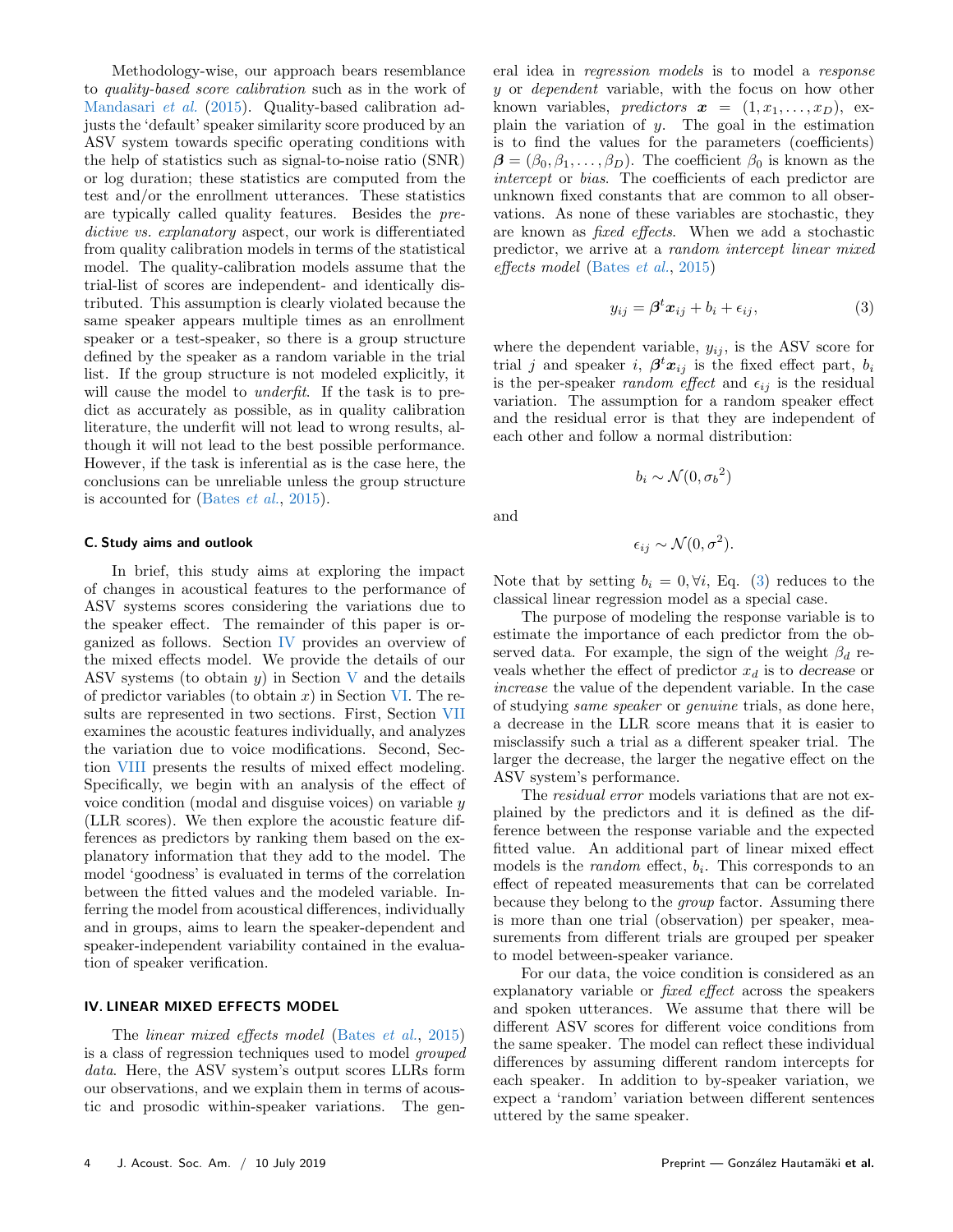# <span id="page-4-1"></span>V. AUTOMATIC SPEAKER VERIFICATION SYSTEMS

We model the LLR scores of two ASV systems based on different speaker embedding methods, namely i-vectors [\(Dehak](#page-12-26) et al., [2011\)](#page-12-26) and x-vectors [\(Snyder](#page-13-4) et al., [2018\)](#page-13-4) to demonstrate the generality of our interpretative framework. At the time of writing, the i-vector can be said to have reached a de facto status as a methodology that is widely-adopted by the research community, while the x-vector is a promising emerging method that is representative of the current research trends and leverages from deep neural networks.

#### A. I-vector and x-vector systems

Both ASV systems use mel-frequency cepstral coefficients (MFCCs) as input features and PLDA back-ends [\(Prince and Elder,](#page-12-10) [2007\)](#page-12-10) for speaker similarity scoring. The main difference between the types of embeddings is in unsupervised generative training through Gaussian mixture modeling (i-vector) vs. speaker-discriminative training through deep neural networks (x-vector) and adoption of a longer temporal context in the x-vector system through a time-delay neural network model. Implementation-wise, the two systems are unrelated: the i-vector system is our in-house implementation that is used in our previous studies, while the x-vector system that is based on the Kaldi toolkit [\(Povey](#page-12-27) et al., [2011\)](#page-12-27) is public-domain code.

For the i-vector system, a 54-dimensional feature vector consisting of 18 MFCCs are extracted from 30 ms Hamming windowed frames. The  $\Delta$  and  $\Delta^2$  features are appended to RASTA-filtered MFCCs. No speech activity detector (SAD) is used. Gender-dependent universal background models (UBMs) of 512 diagonal covariance Gaussians are trained using the expectation-maximization (EM) algorithm [\(Dempster](#page-12-28) *et al.*, [1977\)](#page-12-28). A simplified PLDA with 200-dimensional speaker subspace is used in scoring.

The x-vector system uses 24 MFCCs extracted from 25 ms frames that are mean-normalized over a sliding window of three seconds. ∆ features are not included. An energy-based SAD is used to discard non-speech frames. The system implementation is the Kaldi recipe with NIST SRE 16 development data models for LDA and PLDA.

#### B. Performance of the ASV systems

Before proceeding with our mixed effects modeling, we report the accuracy of our ASV systems on the standard protocol of the AVOID corpus in Table [II.](#page-4-2) The results are presented in terms of *equal error rate* (EER), which corresponds to equal miss and false alarm rate.

The x-vector system outperformed the i-vector system, as expected. Importantly, however, neither system was immune to the disguised voice conditions. For the i-vector PLDA system, EER increases four- and six-fold for females and six- and nine-fold for males for the in-

<span id="page-4-2"></span>TABLE II. ASV performance in terms of EER (%) per gender and voice condition of the test utterance. Target speakers are enrolled with modal voice and tested with three different voice conditions.

|                                                     | Female |       | Male  |       |
|-----------------------------------------------------|--------|-------|-------|-------|
| Voice condition i-vector x-vector i-vector x-vector |        |       |       |       |
| Modal                                               | 5.68   | 1.73  | 2.96  | 1.59  |
| Intended old                                        | 24.23  | 17.12 | 18.78 | 15.12 |
| Intended child                                      | 32.90  | 17.62 | 29.06 | 25.46 |

tended old and the intended child conditions respectively. The x-vector system performance, though more accurate in the modal voice condition, experiences larger relative degradation under disguise: 10-fold for females and 10 to 16-fold for males. These degradations caused by intentional voice modifications of the speaker prompts us to analyze the distribution of LLR scores to find a model that could explain the within-speaker variability.

#### C. Dependent variable: Same speaker scores

The model concerns genuine (same speaker) trials only, which are those scores resulting from pairwise utterance comparisons with matched speaker identities. The LLR scores are calibrated using logistic regression with a target prior of 0.5 and false alarm and miss costs set to 1. Focal toolkit (Brümmer *et al.*, [2007\)](#page-11-3) was used for the calibration, which was trained using the modal voice data and applied to the scores of the three conditions. Further analysis consider the scores pooled over the voice conditions.

# <span id="page-4-0"></span>VI. PREDICTOR VARIABLES: ACOUSTIC AND PROSODIC FEATURES

Among the possible alternatives to be used as predictor variables, we focus on short-term and prosodic features that are used in speaker characterization studies. We require the features to be easy to extract automatically because the AVOID corpus lacks phone-level transcription. Formants and their bandwidths are a natural choice for the short-term features for two reasons. First, they may reflect articulatory changes across the modal and disguised utterances of a given speaker. Second, change in the short-term spectral envelope (as used by the ASV systems) impacts formants, and we therefore expect them to form reasonable predictors of the LLR score. Concerning prosody, there is a vast body of literature ranging from frame-level F0 characterization [\(Mary and Yegnanarayana,](#page-12-29) [2008\)](#page-12-29), stylized [\(Adami,](#page-11-4) [2007;](#page-11-4) [Shriberg](#page-12-30) et al., [2005\)](#page-12-30) and polynomially modeled F0 contours [\(Dehak](#page-12-31) et al., [2007\)](#page-12-31), along with energy and timing- or rhythm-related features (Ajili [et al.](#page-11-5), [2018;](#page-11-5) [Dellwo](#page-12-32) et al., [2012\)](#page-12-32). A number of studies have addressed the impact of such parameters in a forensic context [\(Lee-](#page-12-33)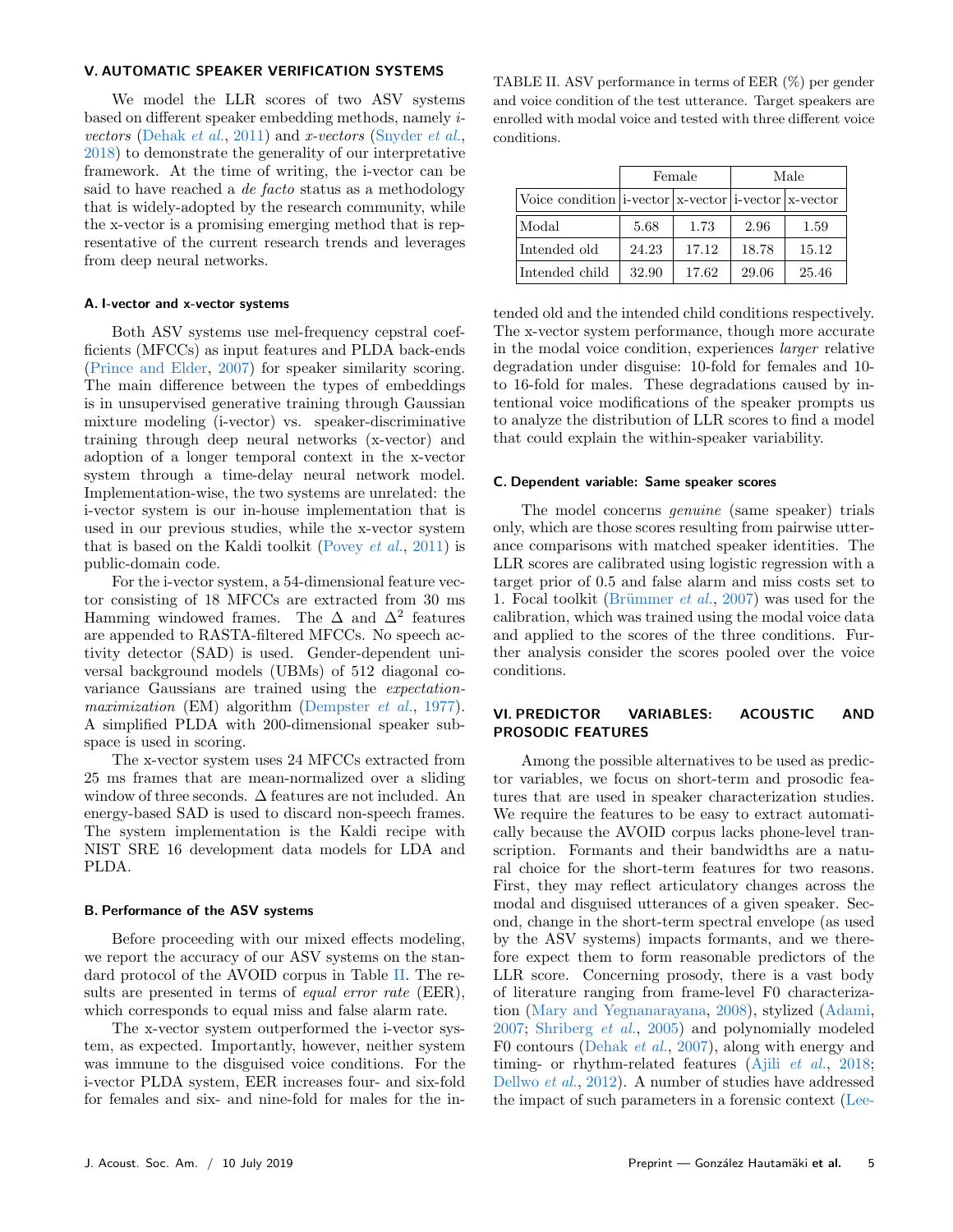[mann](#page-12-33) et al., [2014;](#page-12-33) [Moez](#page-12-34) et al., [2016\)](#page-12-34). In this study, we focus on two important prosodic features: characterization of the frame-level F0 (i.e. without modeling their temporal envelopes), and speech rate. Both are motivated by noting the ease by which they are altered even by naive actors. Further, the dependency of the shortterm spectral envelope on F0 (in particular, high F0) is known [\(El-Jaroudi and Makhoul,](#page-12-35) [1991\)](#page-12-35), making F0 related features another potentially strong predictor of ASV system's LLR score.

The raw acoustic measurements — formants F1 to  $F4$  and  $F0$  — are the same as those in our earlier study (González Hautamäki et al., [2017\)](#page-12-21), while speech rate and formant bandwidths were added for this study. All our selected features are frequency measurements, so that the absolute difference operator  $|\cdot|$  to produce a distance measure in the same measurement unit (Hz) has a transparent meaning.

#### A. Formant frequencies and bandwidths

We extract the first four formants, F1 to F4, and their bandwidths, B1 to B4, with the aid of the Burg algorithm [\(Childers,](#page-11-6) [1978\)](#page-11-6) in Praat [\(Boersma and Weenink,](#page-11-7) [2015\)](#page-11-7). We extract the formants from the full utterance using a window frame length of 15 ms. The maximum formant frequency was set at 5 kHz. Raw formant measurements are known to be susceptible to a number of measurement errors, such as due to a breathy voice or high F0. In our estimations, we noted many of the formant distributions to be bi-modal, particularly in the disguised voices. In our earlier study (González Hautamäki et al., [2017,](#page-12-21) Appendix B), we devised a bi-Gaussian model fitted to raw F1-F3 measurements (F4 was retained as-is), which is adopted in this study as well. The mean of the lower Gaussian was selected as the long term representative formant mean of the utterance. The formants bandwidth, B1 to B4, per utterance are represented by their mean value without further processing.

### B. Fundamental frequency

We used the autocorrelation-based F0 tracker [\(Boersma,](#page-11-8) [1993\)](#page-11-8) in Praat [\(Boersma and Weenink,](#page-11-7) [2015\)](#page-11-7) to extract F0 for each utterance every 15 ms. We used gender-specific F0 range settings: [75, 400] Hz for male and [100, 600] for female. Due to the high pitched 'child' voices, we set the F0 search ranges to be wider than one would typically apply for modal speech.

Previously, we used the average F0 over all frames as a scalar summary of a specific utterance and studied the relative change in the average F0 values between normal and disguised variants of the same utterance spoken by the same speaker (González Hautamäki et al., [2017\)](#page-12-21). In this study, we revise our F0 analysis in two respects. First, we quantify the extent of possible F0 doubling and halving errors with the aid of a log-normal tied mixture model (Sönmez et al., [1997\)](#page-13-5). The model fits a three-mode mixture distribution to the log-F0 val-

TABLE III. Mean percentages of F0 halving, F0 doubling, and selected F0 presented by gender and voice condition.

<span id="page-5-1"></span>

|              |                |       | Halved Doubled | F <sub>0</sub> |
|--------------|----------------|-------|----------------|----------------|
| Female Modal |                | 0.32  | 0.24           | 99.44          |
|              | Intended old   | 0.68  | 0.34           | 98.98          |
|              | Intended child | 0.41  | 0.10           | 99.49          |
| Male         | Modal          | 0.002 | 0.15           | 99.85          |
|              | Intended old   | 0.08  | 0.25           | 99.67          |
|              | Intended child | 0.29  | 0.07           | 99.64          |

ues using an expectation-maximization (EM) algorithm [\(Dempster](#page-12-28) et al., [1977\)](#page-12-28). In this model, the lowest and highest modes are assumed to correspond to F0 halving and doubling errors respectively, while the middle mode represents the correct F0 values. See Fig. [2](#page-5-0) for an example of the original F0 distributions by voice condition. We use the mean of the middle mode to select the raw F0 values that will be the feature vector for the utterance. Table [III](#page-5-1) depicts the mean percentages for the F0 halving, doubling, and correct values per gender and voice condition.



<span id="page-5-0"></span>FIG. 2. (Color online) An illustration of the F0 distribution with log-tied-mix-model fit. This figure depicts the distribution with F0 halving and doubling for the female speakers in the three voice conditions (modal, intended old, and intended child) for utterance S07 (in Finnish): "Pohjantuuli ja aurinko väittelivät, kummalla olisi enemmän voimaa, kun he samalla näkivät kulkijan, jolla oli yllään lämmin takki" (in English: The North Wind and the sun were disputing which was the stronger when a traveller came along wrapped in a warm cloak.)

Second, we adopt the following simple statistics besides the average value: median, standard deviation, mode, maximum, minimum. The median is similar to the mean but is less sensitive to outliers, such as those that are potentially caused by halving or doubling errors (Farrús et al., [2007\)](#page-12-36). Similar to the statistical mean and median, the mode brings important information about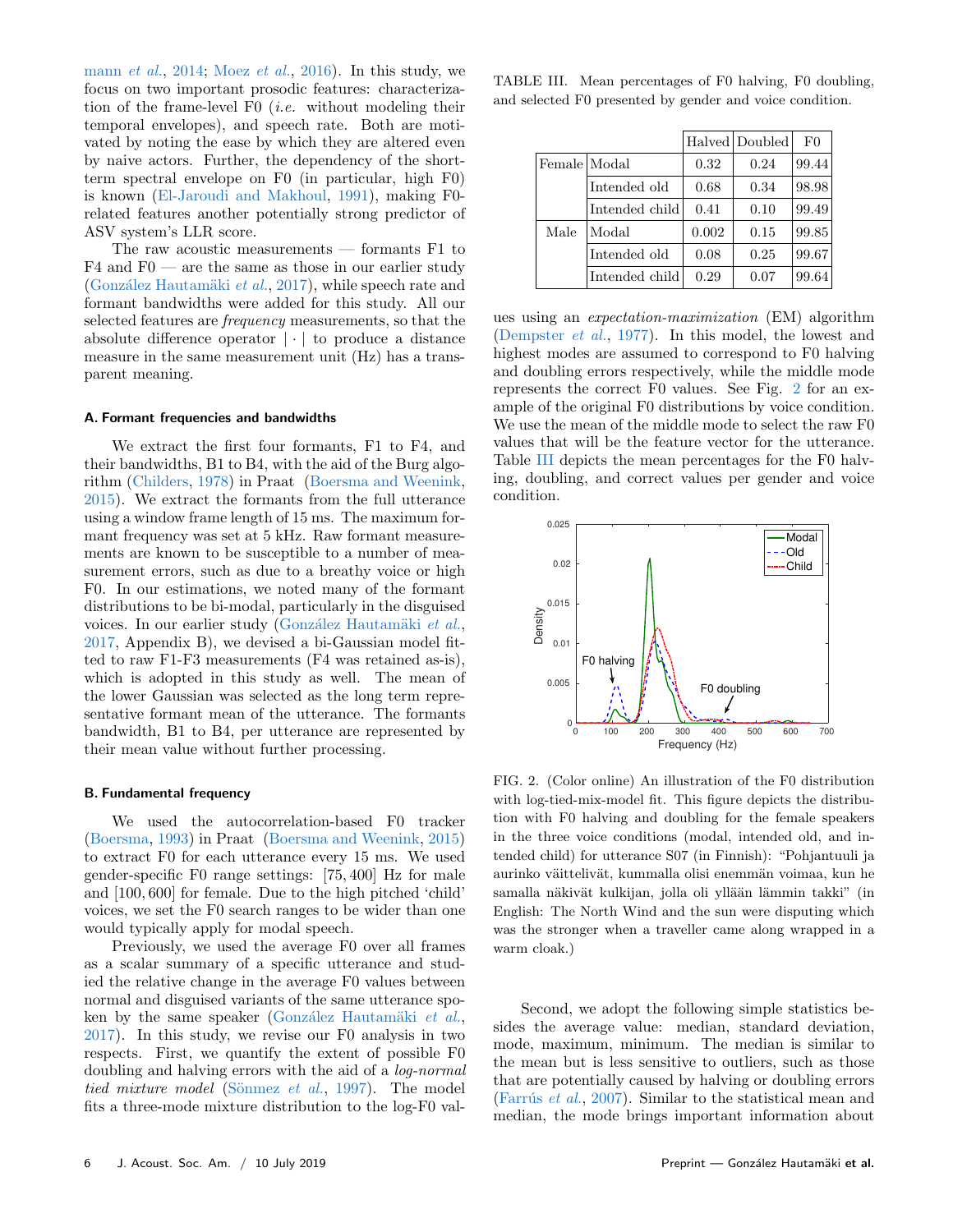the F0 feature. Even if the mode is the same as the mean and median for normally distributed data, it may be very different in highly skewed distributions, which we may expect in extreme variations of F0 for certain speakers. Minimum and maximum F0 values are analyzed to consider the extreme and lowest bounds that a speaker reaches in certain utterances for the intended voice. The summary statistics were computed from the halving/doubling-compensated values.

### C. Speech rate

We measure speech rate using a PRAAT implementation [\(De Jong and Wempe,](#page-11-9) [2009\)](#page-11-9) that automatically estimates the speech rate (number of syllables / total time) by detecting syllable nuclei [\(Wang and Narayanan,](#page-13-6) [2007\)](#page-13-6) and pause duration. The algorithm considers all peaks above a certain threshold (median intensity of the speech file) as possible syllable nuclei. To discard peaks within each syllable, the intensity measure of the utterance is used to discard consecutive peaks that do not differ by at least 2 dB in intensity. Peaks that correspond to unvoiced segments according to pitch contour are discarded. In this way, speech rate is calculated automatically without the need for transcriptions.

## <span id="page-6-0"></span>VII. RESULTS: MEASURING FEATURE VARIATIONS

The acoustic differences between the trial utterances are represented by differences of the summary statistics between enrollment and test utterances of each speaker. We visualize the differences in F0 statistics as boxplots in Figures [3](#page-7-0) A and B. As expected, the mean, median and mode of F0 have similar variations. The standard deviation (SD) and minimum F0 indicate less variation, while the maximum F0 indicates the widest variation, especially for the male speakers. A one-way analysis of variance (ANOVA) [\(Casella and Berger,](#page-11-10) [2002\)](#page-11-10) was conducted to compare the effect of the voice condition and the acoustic features summary statistics differences. A significant effect of voice condition and features differences was found with  $p < 0.001$ . Post-hoc comparison using Tukey's honest significant difference (HSD) test at 95 % significance level indicates greater differences between modal and intended child voices. An effect size  $\eta^2 = 12$  % can be considered a medium size, based on Cohen's guidelines [\(Cohen,](#page-11-11) [1988\)](#page-11-11).

Differences in speech rate were also inspected and indicateed only small variations. Our speech data consists of short utterances with a small number of syllables. The differences between several renditions of the same utterance produced clear differences for few speakers. Nevertheless, speech rate has been studied as a correlate of vocal age disguise (González Hautamäki et al., [2017;](#page-12-21) [Skoog Waller](#page-13-7) et al., [2015;](#page-13-7) [Waller and Eriksson,](#page-13-8) [2016\)](#page-13-8) and is worth considering in the model. Specifically, speakers intending to sound older tend to decrease their speech rate, while speakers attempting to sound younger increase the speech rate.

The differences in formant frequencies and bandwidths were also inspected but visualizations did not produce consistent patterns that were associated with the voice conditions and speaker gender. Nevertheless, the variations between speakers is noticeable and were thus considered in the model of LLR scores. For example, Figure [4](#page-7-1) depicts the formant variations, F1 and F2, for the vowel space of two speakers with low LLR scores. The ellipses represent the vowel space by voice condition. In comparison to the modal voice, the vowel spaces for disguised voices, are larger and shift downwards for the male speaker; for the female speaker, the vowel space for intended old voice is smaller and shift downwards; and the intended child's vowel space is larger and shift upwards. The formants variations are speaker -dependent and we can expect the vowel space to variate for every speaker too.

### <span id="page-6-1"></span>VIII. RESULTS: MIXED EFFECTS MODEL

We performed a statistical analysis to model the voice disguise effect on LLR scores. In Subsection [VIII A,](#page-6-2) we analyze the calibrated LLR scores, our dependent variable, its distribution, and the effect caused by voice condition (modal, intended old, intended child). This analysis describes the effect of the voice condition and the variation introduced by the speaker effect. In Subsection [VIII B,](#page-8-0) we explore how the change of the selected acoustic features explains the LLR score. The resulting model parameters are presented by the voice condition for comparative purposes, although voice condition is not included as fixed factor.

#### <span id="page-6-2"></span>A. Effects of voice disguise on LLR scores

We first investigate whether the dependent variable (LLR score) is approximately normally distributed, which is an assumption in our model. This was verified by means of density plots and by quantile-quantile plots that should approximate a straight line. Through visual inspection, we concluded that even if the trials do not follow perfect normality, the assumption is reasonable. We therefore proceed to model the voice disguise effect in our LLR scores. We use the *lme4* package [\(Bates](#page-11-1) et al., [2015\)](#page-11-1) to fit the linear mixed effects model.

For the next analysis, the voice condition is treated as an explanatory variable or fixed effect across the speakers and the spoken utterances. We can assume that the LLR scores vary for different voice conditions across speakers. The model can reflect these individual differences by assuming different random intercepts for each speaker. In addition to by-speaker variation, we expect a "random" variation between different sentences uttered by the same speaker. Speakers and utterances were then treated as random effects for the fixed effect of the voice condition. Table [IV](#page-8-1) presents the parameters of the model, intercept and slopes for the linear model, for the voice condition effect on i-vector LLR scores. Results with x-vector LLR scores are included in the supplementary material<sup>[1](#page-11-12)</sup>.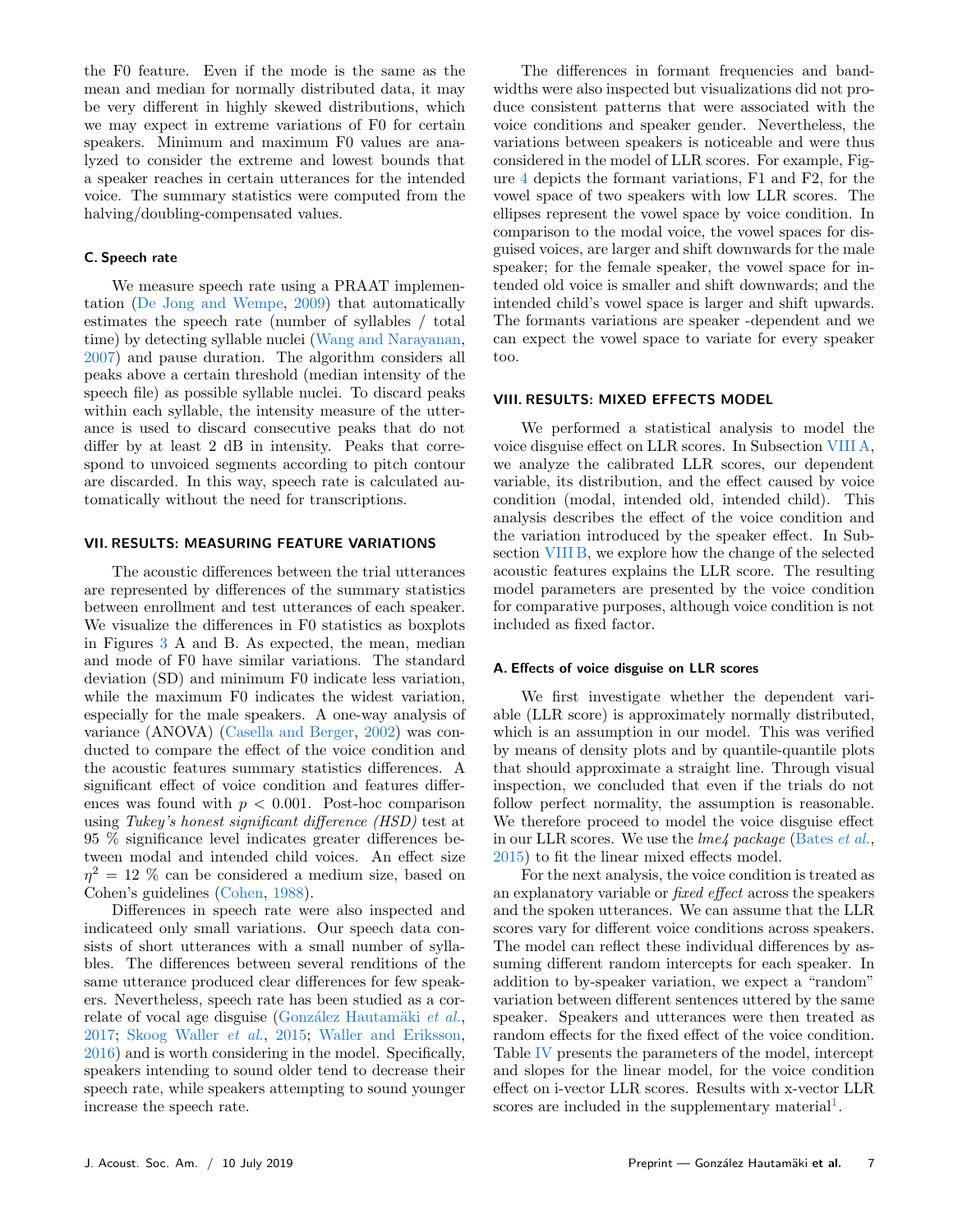

<span id="page-7-0"></span>FIG. 3. Female (A) and male (B) speakers' F0 differences of summary statistics between trials' utterances presented by voice condition.



<span id="page-7-1"></span>FIG. 4. (Color online) An example of vowel space variation for a female (A) and male (B) speaker presented for modal, intended old and intended child voice conditions. The speakers were selected based on their low LLR scores for both i-vector PLDA and x-vector PLDA.

The standard deviation (SD) for random effects is a measure of how much variability in the dependent measure there is due to speakers and utterances. A similar variability by-speaker and by-sentence can be observed. Further, the variation between the disguised voices is similar for both conditions in the by-speaker analysis (for females in the i-vector system  $SD = 2.84$  and 2.83). The residual, which corresponds to the variability that is neither due to speakers nor utterances, can be considered as an indication that each speakers uttered sentence has some factors that affect the ASV system score and are outside of this model. This is one motivation to include acoustical measures as fixed effects later on.

The coefficient for the intended old voice is the slope for that voice condition. For female speakers, for example, the coefficient −5.97 means that changing from modal to intended old voice causes the LLR score to go down by 5.97 units. In other words, the LLR score is lower in the intended old voice than for the modal voice and is even lower for the intended child voice (−8.39 relative to modal voice). So, from the speakers' point of view, the child voice is a more effective disguising strategy than the old voice role. Similar effects are observed for male speakers in both ASV systems.

We created a model without the effect of the voice condition on the ASV scores and compared it to the model that has that effect to analyze its importance. This can be performed using a standard likelihood test ANOVA. The Akaike information criterion (AIC) [\(Akaike,](#page-11-13) [1974\)](#page-11-13) value was used to evaluate both models and identified the model with better fit. The AIC value decreases with better models. Considering the i-vector system's scores model results (See Table [IV\)](#page-8-1), we found that the voice condition affected the LLR score for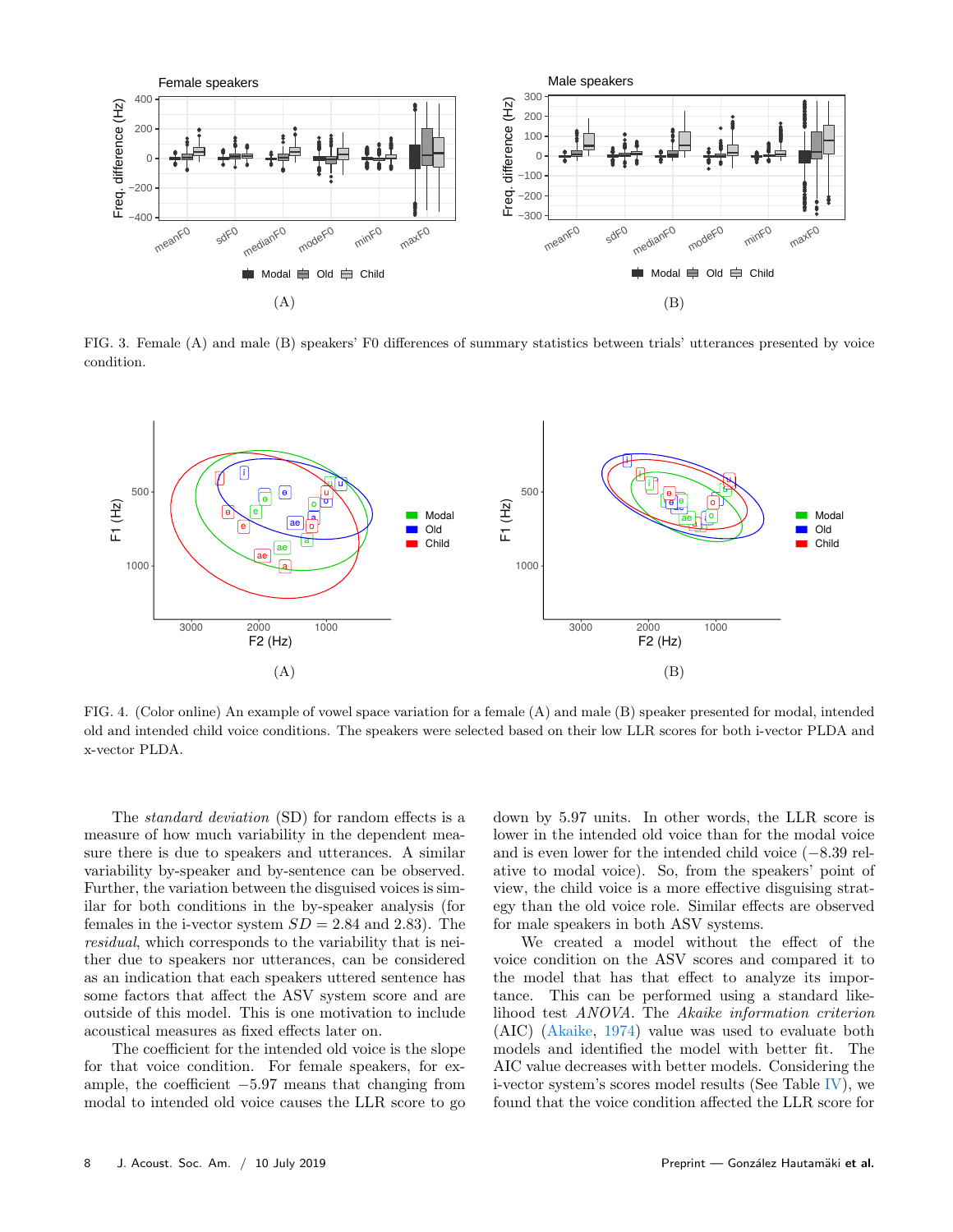<span id="page-8-1"></span>TABLE IV. Summary of the results for the mixed effects model of voice condition for calibrated i-vector ASV system's scores

|                 |             | Female |                   | Male     |       |                   |
|-----------------|-------------|--------|-------------------|----------|-------|-------------------|
| Random effects: |             |        |                   |          |       |                   |
| Groups          | Voice       |        | Variance Std.Dev. |          |       | Variance Std.Dev. |
| speaker         | (Intercept) | 0.97   | 0.98              |          | 4.25  | 2.06              |
|                 | Old         | 8.09   | 2.84              |          | 13.36 | 3.65              |
|                 | Child       | 8.03   | 2.83              |          | 35.94 | 5.99              |
| sentence        | (Intercept) | 2.05   | 1.43              |          | 2.43  | 1.56              |
|                 | Old         | 0.29   | 0.54              |          | 0.09  | 0.30              |
|                 | Child       | 1.28   | 1.13              |          | 0.36  | 0.60              |
| Residual        |             | 6.37   | 2.53              |          | 7.50  | 2.74              |
| Fixed effects:  |             |        |                   |          |       |                   |
|                 | Estimate    | Std.   | t                 | Estimate | Std.  | t                 |
|                 |             | Error  | value             |          | Error | value             |
| (Intercept)     | 4.42        | 0.46   | 9.77              | 7.03     | 0.60  | 11.82             |
| Old             | $-5.97$     | 0.56   | $-10.63$          | $-8.04$  | 0.71  | $-11.29$          |
| Child           | $-8.39$     | 0.62   | $-13.44$          | $-11.02$ | 0.62  | $-9.64$           |

female speakers  $(\chi^2(12) = 1328, p < 2.2e^{-16})$ , lowering it by about  $5.97 \pm 0.56$  (standard errors) for the intended old voice and lowering about  $8.39 \pm 0.62$  for the intended child voice. For male speakers, the variation by-speaker is higher than the by-sentence for the voice conditions, with a SD for the intended old voice of 3.65 and 5.99 for the intended child. The voice condition affected LLR score  $(\chi^2(12) = 1623, p < 2.2e^{-16})$ , lowering it by about  $8.04 \pm 0.71$  (standard errors) for the intended old, and lowering even further  $11.02 \pm 0.62$  for the intended child.

The voice condition effect on LLR scores is in line with the degradation in EER as displayed in Table [II.](#page-4-2) In the subsequent analysis, we do not include the effect of voice condition, as a fixed effect, to explain the variation in LLR score. In this manner, we seek to understand how the acoustical features' differences can be associated to the trials' LLR scores without the explicit information of the voice condition.

#### <span id="page-8-0"></span>B. Effects of acoustical variations on LLR scores

We performed a linear mixed effects analysis of the relationship between LLR scores, and the fixed effects: absolute differences of F0 summary statistics (mean, standard deviation, median, mode, minimum, and maximum), mean difference of formant frequencies, F1 to F4 and their bandwidths, B1 to B4, and difference of speech rate (syllables/second). Only the speakers were treated as random effects because the variance corresponding to sentences was small.

An important objective of this analysis is to identify the change of acoustical features that best explains the LLR score associated with the trial's enrollment and test utterances. We fitted a model by aggregating each <span id="page-8-2"></span>TABLE V. Coefficients  $(\beta)$  for the linear mixed effect model for female speakers presented by voice condition. Predictors for i-vector and x-vector same speaker scores: difference of mean F0, F3, and B4 between genuine trial utterances.

i-vector

|                                 | Modal    | Old      | Child    | Pooled   |
|---------------------------------|----------|----------|----------|----------|
| $\beta_0$                       | 5.90     | 0.97     | $-0.15$  | 4.29     |
| Feature                         |          |          |          |          |
| dmeanF0 $(\beta_1)$             | $-0.11$  | $-0.04$  | $-0.05$  | $-0.093$ |
| dmeanF3 $(\beta_2)$             | $-0.003$ | $-0.005$ | $-0.003$ | $-0.007$ |
| dmean <sub>B4</sub> $(\beta_3)$ | $-0.02$  | $-0.006$ | $-0.002$ | $-0.008$ |
| x-vector                        |          |          |          |          |
| $\beta_0$                       | 9.79     | 1.67     | 1.02     | 7.86     |
| Feature                         |          |          |          |          |
| dmeanF0 $(\beta_1)$             | $-0.11$  | $-0.04$  | $-0.05$  | $-0.11$  |
| dmeanF3 $(\beta_2)$             | $-0.003$ | $-0.01$  | $-0.005$ | $-0.013$ |
| dmean B4 $(\beta_3)$            | $-0.004$ | $-0.004$ | $-0.005$ | $-0.012$ |

feature difference at a time to select only those feature differences that were most significant from the 15 estimated ones. We searched for the highest Pearson correlation between the model fitted values and the LLR scores to compare between the models. After a feature difference was included in the model, we proceeded to evaluate the remaining feature differences, aggregating one-by-one and verifying the highest correlation to be included in the model. This process continued until there was no increase in the correlation and all the feature dif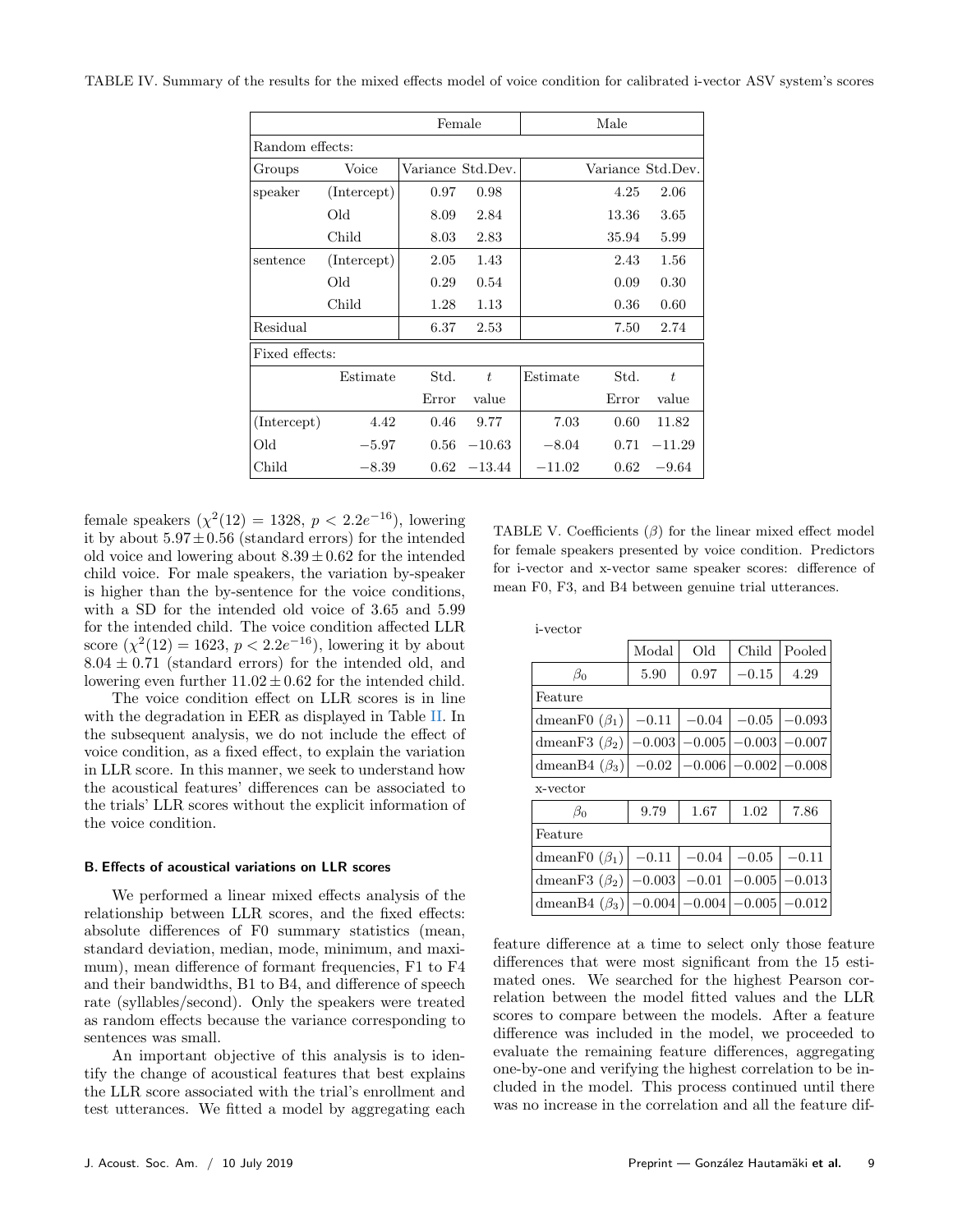<span id="page-9-0"></span>TABLE VI. Coefficients  $(\beta)$  for the linear mixed effect model for male speakers presented by voice condition. Predictors for i-vector same speaker scores: difference of mean F0, F4, and B1. Predictors for x-vector same speaker scores: difference of median F0, F4, and F1.

i-vector

|                                 | Modal    | Old      | Child    | Pooled    |
|---------------------------------|----------|----------|----------|-----------|
| $\beta_0$                       | 8.49     | 0.40     | 0.62     | 6.46      |
| Feature                         |          |          |          |           |
| dmeanF0 $(\beta_1)$             | $-0.11$  | $-0.03$  | $-0.04$  | $-0.08$   |
| dmean <sub>F4</sub> $(\beta_2)$ | $-0.01$  | $-0.002$ | $-0.01$  | $-0.01$   |
| dmeanB1 $(\beta_3)$             | $-0.005$ | $-0.007$ | $-0.01$  | $-0.02$   |
| x-vector                        |          |          |          |           |
| $\beta_0$                       | 10.07    | 0.36     | $-0.38$  | 8.26      |
| Feature                         |          |          |          |           |
| dmedianF0 $(\beta_1)$           | $-0.13$  | $-0.05$  | $-0.10$  | $-0.13$   |
| dmean <sub>F4</sub> $(\beta_2)$ | $-0.002$ | $-0.01$  | $-0.004$ | $-0.02\,$ |
| dmean <sub>F1</sub> $(\beta_3)$ | $-0.001$ | $-0.01$  | $-0.002$ | $-0.03\,$ |

ferences had been included. The final model has the feature differences in a sequence that can be interpreted as a ranking in descending order that indicates the feature differences that contribute more information to the model. For simplicity, we chose the three top feature differences for the proposed model. The rest of the feature differences results are included in the supplementary material.

For the female model, the acoustical feature differences (fixed effects) that were more important for the fitted model were the differences of mean F0, mean F3, and mean B4. For the male model, the factors that were more explanatory for i-vector PLDA scores were the differences of mean F0, mean F4, and mean B1, while for x-vector PLDA were the differences of median F0, mean F4, and mean F1. Tables [V](#page-8-2) and [VI](#page-9-0) present the regression coefficients for the best models selection for female and male speakers respectively.

Table [VII](#page-9-1) presents the Pearson correlations between the model fitted values and the LLR scores for both systems in the corresponding voice conditions. Further, Figures [5](#page-10-0) and [6](#page-10-1) depict the correlations between the model fitted values and the LLR scores for i-vector ASV system. The model based on the absolute difference of the selected features has a higher correlation for the disguised voices than for the modal voice. This indicates that the mixed effects model better explains the LLR score for the target trials with disguised voices, where we see more variation in the acoustical feature differences.

Table [VIII](#page-9-2) presents the model parameters per gender and voice condition for the best fitted models.  $\beta_0$  is the mean LLR for the trials in the respective gender and voice condition.  $\sigma^2$  represents the variability that is not dependent on the speaker factor, while  $\sigma_b^2$  describes the variability that is related to the speaker effect. The resid-

<span id="page-9-1"></span>

| Model            |      | i-vector x-vector |
|------------------|------|-------------------|
| $Female - modal$ | 0.51 | 0.57              |
| $Female - old$   | 0.74 | 0.83              |
| $Female - child$ | 0.74 | 0.80              |
| $Male - modal$   | 0.64 | 0.67              |
| $Male - old$     | 0.80 | 0.82              |
| $Male - child$   | 0.87 | 0.92              |

ual variance  $(\sigma^2)$  is high in all the cases, which indicates that even though the selected feature differences explain the LLR score per trial, there are factors that are not included in our model. The model can be potentially improved by including more acoustic features and/or other distance measures.

<span id="page-9-2"></span>TABLE VIII. Statistic parameters from the fitted models corresponding to gender and voice conditions (modal, old and child) for i-vector and x-vector ASV systems.

|                            | Population<br>mean | Residual<br>er-<br>rors variance | <i>Nariance</i><br>$_{\rm speaker}$<br>$\rm ef$ - |
|----------------------------|--------------------|----------------------------------|---------------------------------------------------|
|                            |                    |                                  | fects                                             |
| Model                      | $\beta_0$          | $\sigma^2$                       | $\sigma_b^2$                                      |
| $Female - modal$           | 5.90               | 6.14                             | 0.77                                              |
| $Female - old$             | 0.97               | 6.83                             | 4.48                                              |
| $Female - child$           | $-0.15$            | 7.74                             | 2.90                                              |
| Male – modal               | 8.49               | 7.68                             | 3.37                                              |
| $\text{Male} - \text{old}$ | 0.40               | 8.95                             | 2.99                                              |
| $Male - child$             | 0.62               | 10.10                            | 14.16                                             |
| x-vector                   |                    |                                  |                                                   |
| $Female - modal$           | 9.79               | 8.09                             | 1.98                                              |
| $Female - old$             | 1.67               | 14.10                            | 20.44                                             |
| $Female - child$           | 1.02               | 13.72                            | 13.81                                             |
| $Male - modal$             | 10.07              | 8.08                             | 4.70                                              |
| $\text{Male} - \text{old}$ | 0.36               | 17.77                            | 25.16                                             |
| $Male - child$             | $-0.38$            | 15.41                            | 40.85                                             |

# IX. DISCUSSION

We summarize our main observations as follows:

• ASV performance degradation: while our prior work (González Hautamäki et al., [2017\)](#page-12-21) on the AVOID corpus demonstrated severe perfor-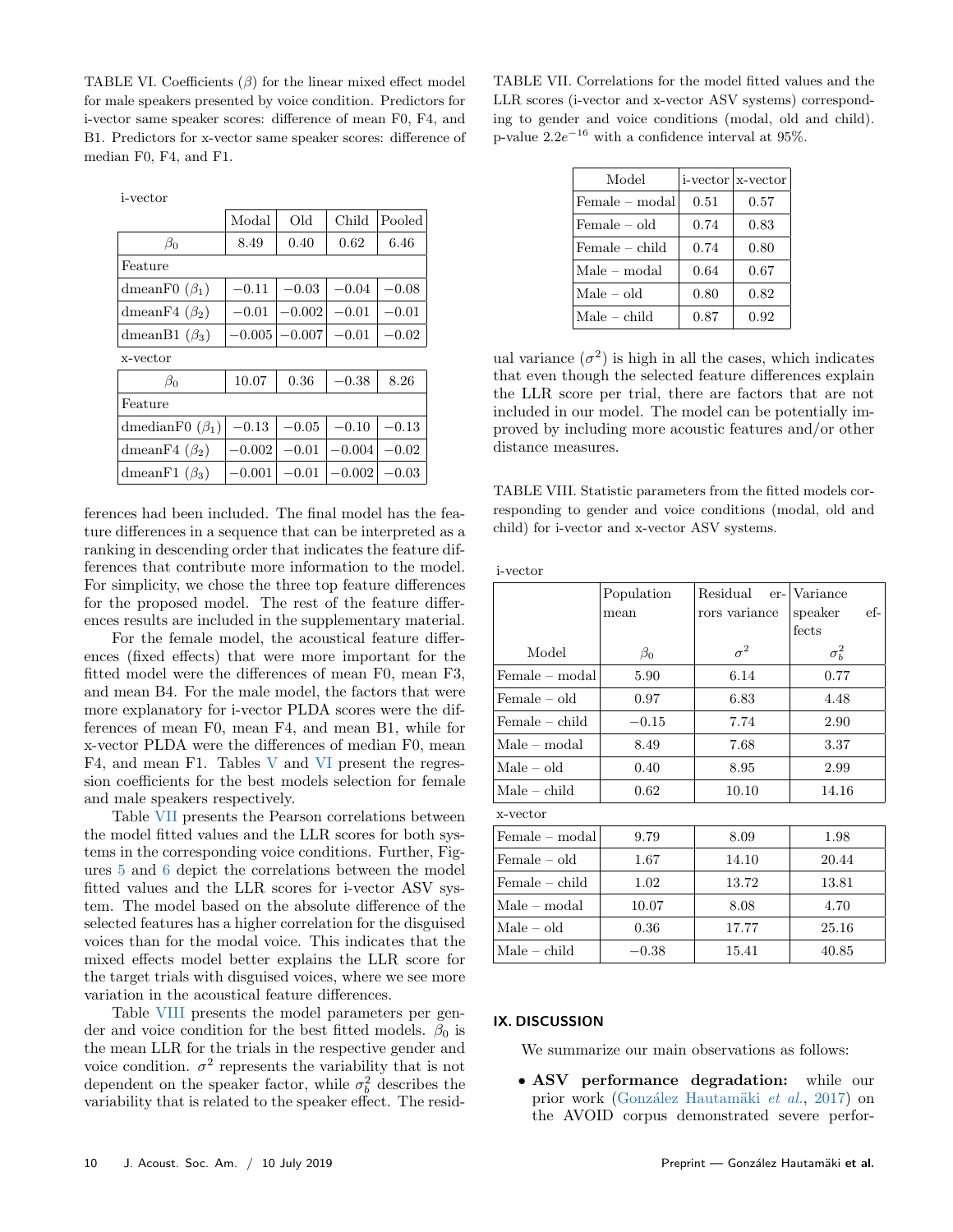

<span id="page-10-0"></span>FIG. 5. Correlation for fitted model values and LLR scores (x-vector) for female speakers in their (A) modal ( $r = 0.57$ ), (B) intended old  $(r = 0.83)$ , and (C) intended child voices  $(r = 0.80)$ .



<span id="page-10-1"></span>FIG. 6. Correlation for fitted model values and LLR scores (x-vector) for male speakers in their (A) modal ( $r = 0.67$ ), (B) intended old ( $r = 0.82$ ), and (C) intended child voices( $r = 0.92$ ).

mance degradation of the i-vector system, we have confirmed that the x-vector approach is not immune to disguise either. The x-vector system systematically outperformed our i-vector system (Table [II\)](#page-4-2), but relative performance degradation for the former was worse. The mixed effects model indicates substantially lowered LLR scores from modal voice to the two disguised voices (Table [IV\)](#page-8-1).

- Features with greatest explanatory power: The feature ranking experiment (Tables [V](#page-8-2) and [VI\)](#page-9-0) reveals the average (either mean or median) F0 difference to be the individually most important feature to explain the target LLR score. Importantly, this is consistent across the i-vector and the x-vector systems. F0 is followed by formant-related mismatches, whether in specific formant frequencies (F1, F3, F4) or bandwidths (B1, B4). Again, the observations are nearly consistent across the ivector and the x-vector systems within each gender.
- Mixed effect model as a whole: How good is the mixed effect model at explaining the target LLR score as a whole? As Table [VII](#page-9-1) and Fig. [6](#page-10-1) indicate, the correlation between the fitted model with the selected explanatory features

varies from 0.51 up to 0.92, with many values concentrated in [0.7, 0.8]. Despite the use of simple acoustic features, the correlations are deemed to be strong and indicate the usefulness of the proposed framework. Nonetheless, the large residual variances (Table [VIII\)](#page-9-2) indicate the presence of unmodeled effects, leaving scope for future improvements.

- Modal vs. disguised voices: The final model correlation (Table [VII\)](#page-9-1) is weaker for the modal than the two disguised voices (old, child). This is somewhat expected; for acoustically similar utterances (modal condition), ASV systems are tolerant against reasonable within-speaker variations by their design. However, when the trial utterances are acoustically very dissimilar (old and young conditions), the LLR degradation is stronger because the ASV systems are not designed to cope with these cases.
- Model for i-vector vs. x-vector scores: Table [VII](#page-9-1) further indicates systematically higher correlations for the x-vector system. This is in line both with the larger relative degradation in EER (Table [II\)](#page-4-2) and the higher absolute values of the  $\beta$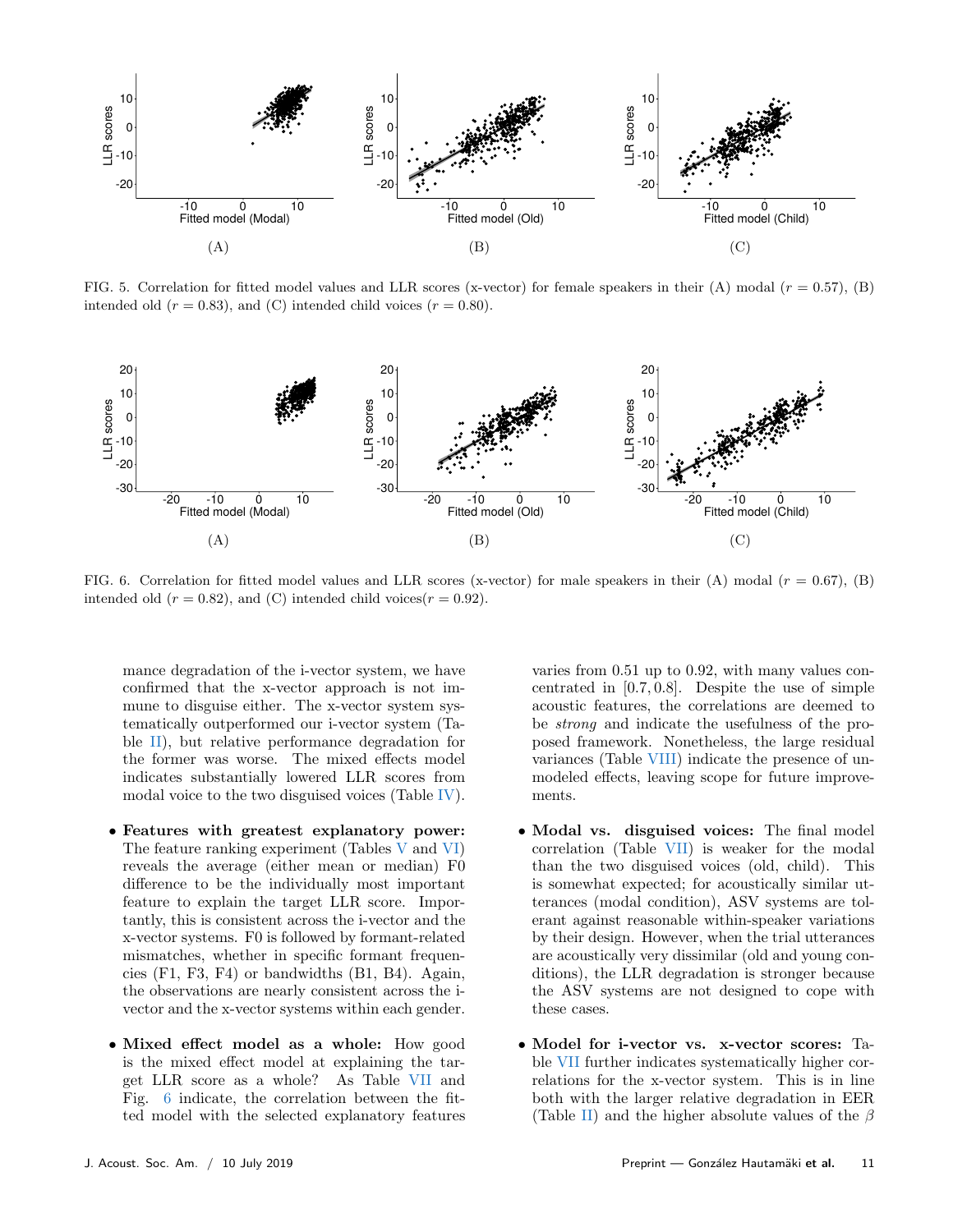coefficients in Tables [V](#page-8-2) and [VI](#page-9-0) (on average). The x-vector system could be said to be more sensitive to large acoustic perturbations — though still outperforming the i-vector system.

The above findings suggest that the proposed interpretative framework is well-suited to cater for acoustic explanations to ASV performance degradation, especially under intentional and strong speech style changes. As our research data consists of speech produced by naive actors whose disguise strategies may be incompatible with each other, the authors are cautious to avoid overinterpreting observations relating to specific acoustic parameters. Nonetheless, one general observation was that a mismatch in average F0 and specific formants (frequencies and bandwidths) were the top features to explain target LLRs in both of the tested ASV systems. The commonality of the i-vector and the x-vector systems is their use of MFCC features that are extracted from the short-term power spectrum. The short-term power spectrum is notoriously sensitive to a number of distortions, including F0 mismatch [\(El-Jaroudi and Makhoul,](#page-12-35) [1991\)](#page-12-35) and formant mismatch, which might explain the observed results.

# X. CONCLUSIONS

We performed linear mixed effects analysis of the relationship between ASV system scores and acoustic and prosodic within-speaker differences. The considered fixed effects included voice condition (modal, intended old, intended child), difference of F0 statistics (mean, standard deviation, median, mode, minimum and maximum), mean difference of formants F1-F4, mean difference of their bandwidths B1-B4, and difference of speech rate (syllables/second). The random effect due to different speakers was considered as part of the variability of the model. Visual inspection of residual plots did not reveal any obvious deviations from homoscedasticity (homogeneity of variance) or normality. Feature selection for the final model was performed by aggregating the feature difference that added explanatory information to the model, which was defined by the highest correlation between the fitted values and the modeled LLR scores variable.

In principle, the ASV systems considered in this study use frame-level features — namely, MFCCs. Nonetheless, we did not observe a drastic effect caused by differences in formants, but it is the opposite case for F0. In our previous work (González Hautamäki et al., [2017\)](#page-12-21), we already noted the drastic F0 modifications implemented by the speakers when they attempted to sound like an elderly person and a child. The new insight derived from the present work is the explicit modeling of the link between acoustic changes and degraded target LLR scores. While our findings are specific to the selected dataset and recognizer, the same mixed effects model approach could be used to analyze the potential sensitivity of other ASV systems to change in other features as well. We envision that modeling speaker dependency

in, for example, trial-based calibration, can significantly improve the calibration performance because all trials are assumed to be independent in current systems.

The results suggest potential future improvements to state-of-the-art ASV. Perhaps x-vector systems could be made more robust against within-speaker speech style variation by replacing MFCCs (or the power spectrum estimator) with alternative methods designed to tackle specifically identified types of acoustic mismatch (such as F0 difference). Another path could be novel data augmentation strategies to enlarge target speaker's enrollment data with acoustically-manipulated versions.

## ACKNOWLEDGMENTS

This research was partially funded by the Academy of Finland, projects no. 309629 and 313970. We are thankful to Ville Vestman for his assistance with the xvector PLDA system.

<span id="page-11-12"></span><sup>1</sup>See Supplementary materials at [URL will be inserted by AIP] for additional results and analysis for the proposed linear mixed effects model and acoustical variations of formant frequencies for selected speakers.

- <span id="page-11-4"></span>Adami, A. (2007). "Modeling prosodic differences for speaker recognition," Speech Communication 49(4), 277–291.
- <span id="page-11-0"></span>Ajili, M. (2017). "Reliability of voice comparison for forensic applications. (fiabilit´e de la comparaison des voix dans le cadre judiciaire)," Ph.D. thesis, University of Avignon, France.
- <span id="page-11-5"></span>Ajili, M., Bonastre, J.-F., and Rossato, S. (2018). "Voice Comparison and Rhythm: tween Target and Non-target Comparisons," in Interspeech<br>2018. ISCA, pp. 1061-1065, http://www.isca-speech. 2018, ISCA, pp. 1061–1065, [http://www.isca-speech.](http://http://www.isca-speech.org/archive/Interspeech_2018/abstracts/0061.html) [org/archive/Interspeech\\_2018/abstracts/0061.html](http://http://www.isca-speech.org/archive/Interspeech_2018/abstracts/0061.html), [10.21437/Interspeech.2018-61](http://dx.doi.org/10.21437/Interspeech.2018-61).
- <span id="page-11-13"></span>Akaike, H. (1974). "A new look at the statistical model identification," IEEE Transactions on Automatic Control 19(6), 716–723.
- <span id="page-11-1"></span>Bates, D., Mächler, M., Bolker, B., and Walker, S. (2015). "Fitting linear mixed-effects models using lme4," Journal of Statistical Software 67(1), 1–48.
- <span id="page-11-8"></span>Boersma, P.  $(1993)$ . "Accurate short-term analysis of the fundamental frequency and the harmonics-to-noise ratio of a sampled sound," in Proc. of the Institute of Phonetic Sciences, Vol. 17, pp. 97–110.
- <span id="page-11-7"></span>Boersma, P., and Weenink, D. (2015). "Praat: doing phonetics by computer [Computer program]" Version 5.4.09, retrieved 15 June 2015 from <http://www.praat.org/>.
- <span id="page-11-3"></span>Brümmer, N., Burget, L., Cernocky, J., Glembek, O., Grezl, F., Karafiat, M., van Leeuwen, D. A., Matejka, P., Schwarz, P., and Strasheim, A. (2007). "Fusion of heterogeneous speaker recognition systems in the stbu submission for the nist speaker recognition evaluation 2006," IEEE Transactions on Audio, Speech, and Language Processing 15(7), 2072–2084.
- <span id="page-11-10"></span>Casella, G., and Berger, R. L. (2002). Statistical inference, 2 (Duxbury Pacific Grove, CA).
- <span id="page-11-6"></span>Childers, D. (1978). IEEE Press selected reprint series Modern Spectrum Analysis (New York, IEEE Pr.), pp. 34–41.
- <span id="page-11-2"></span>Chung, J. S., Nagrani, A., and Zisserman, A. (2018). "Voxceleb2: Deep speaker recognition," in Interspeech 2018, 19th Annual Conference of the International Speech Communication Association, Hyderabad, India, 2-6 September 2018., pp. 1086–1090.
- <span id="page-11-11"></span>Cohen, J. (1988). Statistical power analysis for the behavioral sciences, 2 (Lawrence Earlbaum Associates, USA).
- <span id="page-11-9"></span>De Jong, N. H., and Wempe, T. (2009). "Praat script to detect syllable nuclei and measure speech rate automatically," Behavior Research Methods 41(2), 385–390.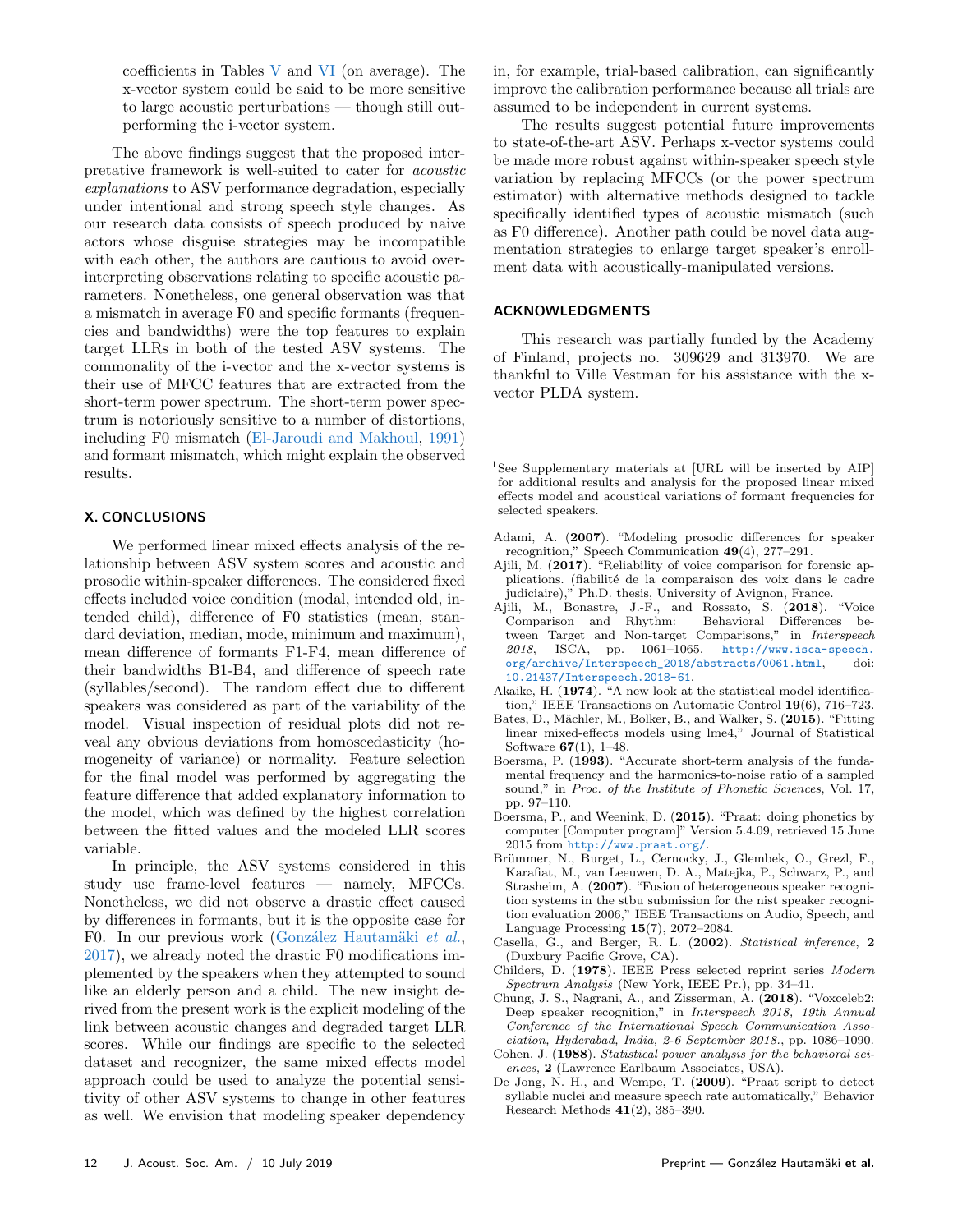- <span id="page-12-31"></span>Dehak, N., Dumouchel, P., and Kenny, P. (2007). "Modeling prosodic features with joint factor analysis for speaker verification," IEEE Transactions on Audio, Speech, and Language Processing 15(7), 2095–2103, doi: [10.1109/TASL.2007.902758](http://dx.doi.org/10.1109/TASL.2007.902758).
- <span id="page-12-26"></span>Dehak, N., Kenny, P., Dehak, R., Dumouchel, P., and Ouellet, P. (2011). "Front-end factor analysis for speaker verification," IEEE Transactions on Audio, Speech, and Language Processing 19(4), 788–798.
- <span id="page-12-32"></span>Dellwo, V., Leemann, A., and Kolly, M.-J. (2012). "Speaker idiosyncratic rhythmic features in the speech signal," in Interspeech, pp. 1584–1587.
- <span id="page-12-20"></span>Dellwo, V., Leemann, A., and Kolly, M.-J. (2015). "Rhythmic variability between speakers: Articulatory, prosodic, and linguistic factors," The Journal of the Acoustical Society of America 137(3), 1513–1528, [http://asa.scitation.org/doi/10.1121/](http://http://asa.scitation.org/doi/10.1121/1.4906837) [1.4906837](http://http://asa.scitation.org/doi/10.1121/1.4906837), doi: [10.1121/1.4906837](http://dx.doi.org/10.1121/1.4906837).
- <span id="page-12-28"></span>Dempster, A., Laird, N., and Rubin, D. (1977). "Maximum likelihood from incomplete data via the EM algorithm," Journal of the Royal Statistical Society. Series B 39(1), 1–38.
- <span id="page-12-2"></span>Doddington, G. R., Przybocki, M. A., Martin, A. F., and Reynolds, D. A. (2000). "The NIST speaker recognition evaluation– overview, methodology, systems, results, perspective," Speech Communication **31**(2), 225-254.
- <span id="page-12-35"></span>El-Jaroudi, A., and Makhoul, J. (1991). "Discrete all-pole model," IEEE Transactions on Signal Processing 39(2), 411–423.
- <span id="page-12-36"></span>Farrús, M., Hernando, J., and Ejarque, P. (2007). "Jitter and shimmer measurements for speaker recognition," in Proc. Interspeech, Belgium, pp. 778 – 781.
- <span id="page-12-4"></span>Garofolo, J., Lamel, L., Fisher, W., Fiscus, J., Pallett, D., Dahlgren, N., and Zue, V. (1993). "TIMIT acoustic-phonetic continuous speech corpus LDC93S1" Web Download, linguistic Data Consortium, Philadelphia.
- <span id="page-12-24"></span>González Hautamäki, R. (2017). "Human-induced voice modification and speaker recognition: automatic, perceptual and acoustic perspectives," Ph.D. dissertation, University of Eastern Finland. Dissertations in Forestry and Natural Sciences, 290, Joensuu, Finland, table 6.5, pag. 56.
- <span id="page-12-22"></span>González Hautamäki, R., Kanervisto, A., Hautamäki, V., and Kinnunen, T. (2018). "Perceptual evaluation of the effectiveness of voice disguise by age modification," in Proc. Odyssey 2018 The Speaker and Language Recognition Workshop, pp. 320–326, [http://dx.doi.org/10.21437/Odyssey.2018-45](http://http://dx.doi.org/10.21437/Odyssey.2018-45), doi: [10.21437/Odyssey.2018-45](http://dx.doi.org/10.21437/Odyssey.2018-45).
- <span id="page-12-23"></span>González Hautamäki, R., Sahidullah, M., Hautamäki, V., Bentz, M., Werner, S., and Kinnunen, T. (2018). "Corpus of agerelated voice disguise (AVOID)" [http://urn.fi/urn:nbn:fi:](http://http://urn.fi/urn:nbn:fi:lb-2018060621) [lb-2018060621](http://http://urn.fi/urn:nbn:fi:lb-2018060621), available on Kielipankki – The Language Bank of Finland.
- <span id="page-12-21"></span>González Hautamäki, R., Sahidullah, M., Hautamäki, V., and Kinnunen, T. (2017). "Acoustical and perceptual study of voice disguise by age modification in speaker verification," Speech Communication 95, 1–15.
- <span id="page-12-12"></span>González Hautamäki, R., Sahidullah, M., Kinnunen, T., and Hautamäki, V. (2016). "Age–related voice disguise and its impact in speaker verification accuracy," in Proc. Odyssey: the Speaker and Language Recognition Workshop, pp. 277–282.
- <span id="page-12-8"></span>Greenberg, C. S., Martin, A. F., Barr, B. N., and Doddington, G. R. (2011). "Report on performance results in the NIST 2010 speaker recognition evaluation," in Proc. Interspeech, Florence, Italy, pp. 261–264.
- <span id="page-12-16"></span>Hanilci, C., Kinnunen, T., Saeidi, R., Pohjalainen, J., Alku, P., and Ertas, F. (2013). "Speaker identification from shouted speech: Analysis and compensation," in 2013 IEEE International Conference on Acoustics, Speech and Signal Processing, pp. 8027– 8031.
- <span id="page-12-0"></span>Hansen, J. H., and Hasan, T. (2015). "Speaker recognition by machines and humans: a tutorial review," IEEE Signal Processing Magazine 32(6), 74–99.
- <span id="page-12-17"></span>Hansen, J. H. L., Nandwana, M. K., and Shokouhi, N. (2017). "Analysis of human scream and its impact on text-independent speaker verification," The Journal of the Acoustical Society of America 141(4), 2957–2967, [http://asa.scitation.org/doi/](http://http://asa.scitation.org/doi/10.1121/1.4979337) [10.1121/1.4979337](http://http://asa.scitation.org/doi/10.1121/1.4979337), doi: [10.1121/1.4979337](http://dx.doi.org/10.1121/1.4979337).
- <span id="page-12-9"></span>Hatch, A. O., Kajarekar, S. S., and Stolcke, A. (2006). "Withinclass covariance normalization for SVM-based speaker recogni-

tion," in Proc. Interspeech, ISCA, pp.  $1471 - 1474$ .

- <span id="page-12-7"></span>Kahn, J., Audibert, N., Rossato, S., and Bonastre, J. (2010). "Intra-speaker variability effects on speaker verification performance," in Odyssey 2010: The Speaker and Language Recognition Workshop, Brno, Czech Republic, June 28 - July 1, 2010, p. 21.
- <span id="page-12-5"></span>Larcher, L., Lee, K., Ma, B., and Li, H. (2014). "Text-dependent speaker verification: Classifiers, databases and RSR2015," Speech Communication 60, 56–77.
- <span id="page-12-6"></span>Lee, K. A., Larcher, A., Wang, W., Kenny, P., Brummer, N., van Leeuwen, D. A., Aronowitz, H., Kockmann, M., Vaquero, C., Ma, B., Li, H., Stafylakis, T., Alam, J., Swart, A., and Perez, J. (2015). "The RedDots data collection for speaker recognition," in "Proc. Interspeech", Dresden, Germany, pp. 2996–3000.
- <span id="page-12-13"></span>Leemann, A., and Kolly, M.-J. (2015). "Speaker-invariant suprasegmental temporal features in normal and disguised speech," Speech Communication 75, 97–122.
- <span id="page-12-33"></span>Leemann, A., Kolly, M.-J., and Dellwo, V. (2014). "Speakerindividuality in suprasegmental temporal features: Implications for forensic voice comparison," Forensic Science International 238, 59–67.
- <span id="page-12-3"></span>Lei, Y., and Hansen, J. H. (2016). "Corpora for the evaluation of robust speaker recognition systems," in "Proc. Interspeech", San Francisco, USA, pp. 2776–2780.
- <span id="page-12-25"></span>Mandasari, M. I., Saeidi, R., and van Leeuwen, D. A. (2015). "Quality measures based calibration with duration and noise dependency for speaker recognition," Speech Communication 72, 126–137.
- <span id="page-12-29"></span>Mary, L., and Yegnanarayana, B. (2008). "Extraction and representation of prosodic features for language and speaker recognition," Speech Communication  $50(10)$ , 782–796.
- <span id="page-12-34"></span>Moez, A., Jean-Francois, B., Waad, B. K., Solange, R., and Juliette, K. (2016). "Phonetic content impact on Forensic Voice Comparison," in 2016 IEEE Spoken Language Technology Workshop (SLT), IEEE, San Diego, CA, pp. 210–217, [http://](http://http://ieeexplore.ieee.org/document/7846267/) [ieeexplore.ieee.org/document/7846267/](http://http://ieeexplore.ieee.org/document/7846267/), doi: [10.1109/SLT.](http://dx.doi.org/10.1109/SLT.2016.7846267) [2016.7846267](http://dx.doi.org/10.1109/SLT.2016.7846267).
- <span id="page-12-19"></span>Park, S. J., Yeung, G., Vesselinova, N., Kreiman, J., Keating, P. A., and Alwan, A. (2018). "Towards understanding speaker discrimination abilities in humans and machines for text-independent short utterances of different speech styles," The Journal of the Acoustical Society of America 144(1), 375– 386, [http://asa.scitation.org/doi/10.1121/1.5045323](http://http://asa.scitation.org/doi/10.1121/1.5045323), doi: [10.1121/1.5045323](http://dx.doi.org/10.1121/1.5045323).
- <span id="page-12-15"></span>Patterson, H. D., and Thompson, R. (1971). "Recovery of interblock information when block sizes are unequal," Biometrika 58(3), 545–554.
- <span id="page-12-18"></span>Pietrowicz, M., Hasegawa-Johnson, M., and Karahalios, K. G. (2017). "Acoustic correlates for perceived effort levels in male and female acted voices," The Journal of the Acoustical Society of America 142(2), 792–811, [http://asa.scitation.org/doi/](http://http://asa.scitation.org/doi/10.1121/1.4997189) [10.1121/1.4997189](http://http://asa.scitation.org/doi/10.1121/1.4997189), doi: [10.1121/1.4997189](http://dx.doi.org/10.1121/1.4997189).
- <span id="page-12-27"></span>Povey, D., Ghoshal, A., Boulianne, G., Burget, L., Glembek, O., Goel, N., Hannemann, M., Motlicek, P., Qian, Y., Schwarz, P., Silovsky, J., Stemmer, G., and Vesely, K. (2011). "The kaldi speech recognition toolkit," in IEEE 2011 Workshop on Automatic Speech Recognition and Understanding, IEEE Signal Processing Society, iEEE Catalog No.: CFP11SRW-USB.
- <span id="page-12-10"></span>Prince, S. J. D., and Elder, J. H. (2007). "Probabilistic linear discriminant analysis for inferences about identity," in Proc. of International Conference on Computer Vision (ICCV), IEEE, pp. 1–8.
- <span id="page-12-11"></span>Rodman, R., and Powell, M. (2000). "Computer recognition of speakers who disguise their voice," in Proc. of the Int. Conf. on Signal Processing Applications and Technology ICSPAT.
- <span id="page-12-14"></span>Saeidi, R., Huhtakallio, I., and Alku, P. (2016). "Analysis of face mask effect on speaker recognition," in "Proc. Interspeech", pp. 1800–1804.
- <span id="page-12-1"></span>Schmidt-Nielsen, A., and Stern, K. R. (1985). "Identification of known voices as a function of familiarity and narrowband coding," The Journal of the Acoustical Society of America 77(2), 658–663.
- <span id="page-12-30"></span>Shriberg, E., Ferrera, L., Kajarekar, S., Venkataraman, A., and Stolcke, A. (2005). "Modeling prosodic feature sequences for speaker recognition," Speech Communication  $46(3-4)$ , 455-472.